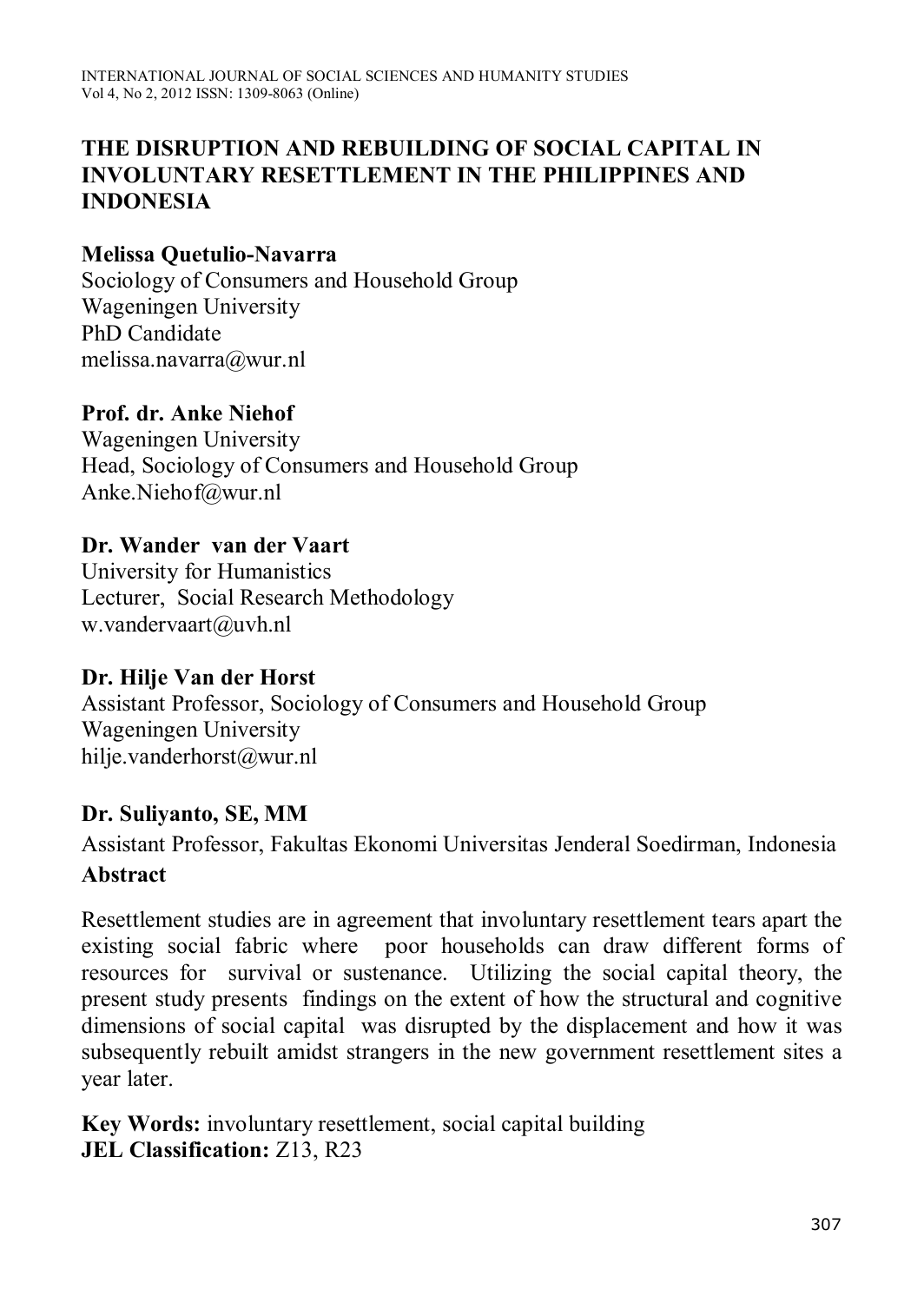#### **1. INTRODUCTION**

Estimates reveal that there are approximately 10 million people per year who enter the cycle of involuntary displacement and relocation due to dam and transportation-related development programs alone (Cernea, 2000). The World Bank (2010) stresses that involuntary displacement occurs when the decision of moving is made and imposed by an external agent and staying is not an option. There are three types of involuntary displacement: development-induced displacement and resettlement, disaster-induced displacement and conflictinduced displacement (FMO, 2010; WB, 2010). The resettled household and individuals are called "resettlers", "displacees", or "relocatees". Cernea and Mc Dowell (2000, p.30) assert that "forced displacement tears apart the existing social fabric. It disperses and fragments communities, dismantles patterns of social organization and interpersonal ties; kinship groups become scattered as well. Lifesustaining informal networks of reciprocal help, local voluntary associations and self-organized mutual service are disrupted. This is a net loss of valuable social capital, that compounds the loss of natural, physical, and human capital…"

Some involuntary resettlement in urban and rural contexts have already been investigated from the perspective of the families' disrupted social relations, using the social capital lens. These studies describe the experiences of refugees and families affected by development projects in first world countries and present the individual's or family networks', ties, trust and norms as indispensable mechanisms in building a "new social world". This was applied to, for example, refugees in Australia (Westoby, 2008), "new Canadians" (Lamba & Krahn, 2003), and women in the United States who were evicted and resettled due to lowincome housing redevelopment project (Barry Wellman, 2001; Alexandra M. Curley, 2009; Kleit, 2010).

This research presents findings on how the social capital for households displaced due to development projects and natural disaster in the Philippines and in Indonesia, respectively, was disrupted and rebuilt after their resettlement, and how these processes differed between the two sites. The following research questions were addressed in the study:

- 1. What is the state of the community before and after the resettlement in terms of:
	- a. Community profile
	- b. Household profile
	- c. Social capital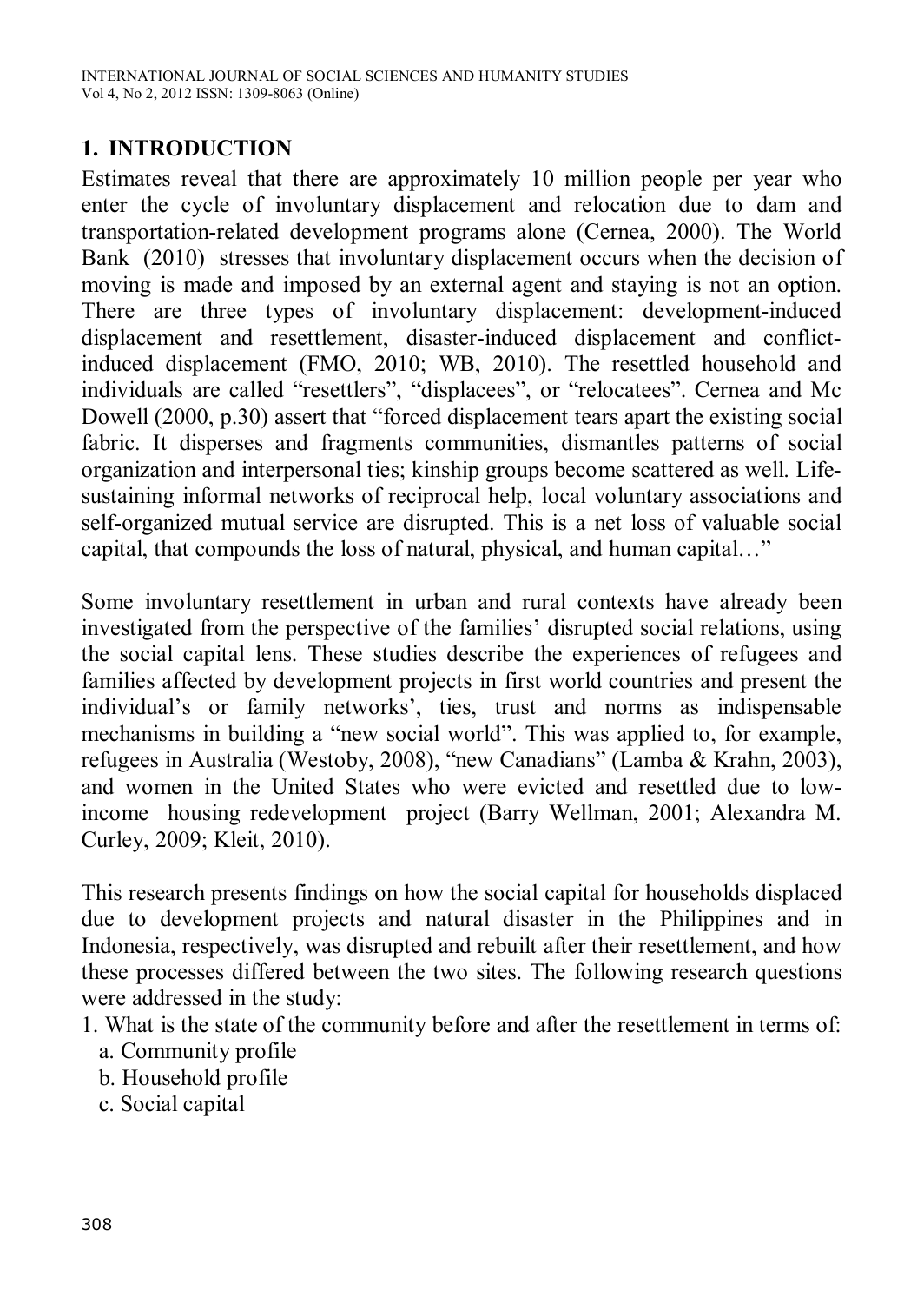2. How do characteristics of the respondents, their household, and the resettlement community relate to the rebuilding of social capital in the new community? 3. How does the role of social capital differ between the sites in the two countries?

#### **2. SOCIAL CAPITAL IN INVOLUNTARY RESETTLEMENT**

Researchers on social capital in forced migration have used definitions of social capital as set forth by Bourdieu, Coleman and Putnam. Bourdieu and Wacquant (1992) defined social capital as the "sum of resources, actual or virtual, that accrue to an individual or a group by virtue of possessing a durable network of more or less institutionalized relationships of mutual acquaintance and recognition", a definition taken over by Lin (2001). Coleman (1994) gives the following description of the concept: "social capital is defined by its function. It is not a single entity, but a variety of different entities having two characteristics in common: they all consist of some aspect of social structure, and they facilitate certain actions of individuals who are within the structure". Putnam (1995) saw social capital as features of social organization such as networks, norms, trust that facilitate coordination and cooperation towards mutual benefit. Resources within the ambit of social capital are social resources that are derived from social connections and come in the form of tangible goods such as a car, money, a house and intangible ones like endorsements, education, reputation, or security (Lin, 2001). Woolcock and Narayan (2000) emphasize the "networks view", stressing the importance of the vertical and horizontal ties, associations, and relations between people, within and among other entities such as community groups, nongovernment organizations, government agencies, and firms. Social ties can be classified according to three dimensions of social capital. First, the strong ties between members of a household, kinship network or community, referred to as "bonding social capital". Second, the weaker extra-community networks, called "bridging social capital", which make it possible to cross social divides such as religion, class, ethnicity, socio-economic status. Third, "linking social capital", which is the vertical dimension that "reaches out" or "scales up" poor people's ties to resources, ideas, and information offered by institutions beyond their own community. If poor families leverage their strong ties to "get by" or survive, their bridging social capital is crucial in "getting ahead" or in attaining development and growth (Briggs, 1998).

Social capital determinants matter. They include factors in the social structure and the position of the individual in the social structure, which both facilitate or constrain the investment of social capital (Lin, 2001). Age featured as an element that shaped the size of the social networks among refugees in Canada from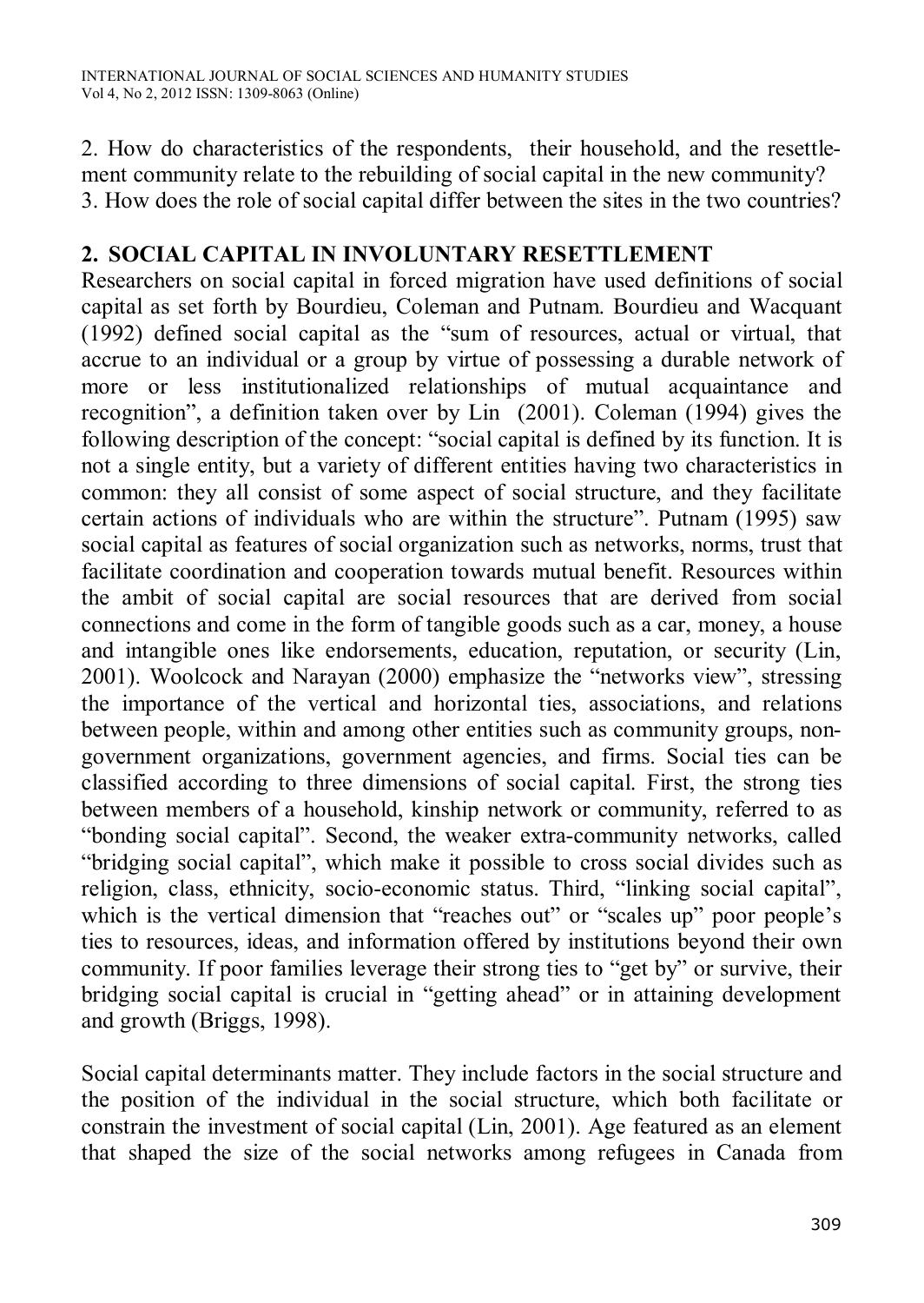different regions (Lamba & Krahn, 2003). Willems (2003) also found age to be an important factor in the social networks of Congolese, Rwandese, and Burundese refugees in Dar es Salaam.

Shared cultural practices within an ethnic group catalyse face-to-face interaction, as also shown by Somalian refugees in Australia (McMichael & Manderson, 2004). A study on resettlement experience in Dar es Salaam (Willems, 2003) showed that among the refugees, there were gender differences in the social ties men and women forged when comparing the post relocation phase and the prerelocation situation. The changes in the number and gender of their ties before and after resettlement show how displacement had changed the lifestyle and employment status of women and men and how these changes affected the formation of their ties in their new community.

The quality of institutions and social services available in the resettlement community directly correlates with the growth of social capital among its residents, as shown in research in a relocation project site in United States (A. M. Curley, 2010). However, the dismal quality of social services in a relocation project site, particularly the provision of peace and order, can also spur the forging of relations among the resettled residents (Clampet-Lundquist, 2010). In the project, the shared common space such as benches in front of the buildings and a community centre offering various activities for both kids and adults, positively facilitated the establishment of connections among the resettlers.

# **3. METHODOLOGICAL DESIGN**

In the Philippines, a household survey was undertaken from April to June 2011 in Kasiglahan Village 1 (KV1). KV1 is a government-managed urban resettlement community situated in Rizal Province, municipality of Rodriguez. It has a total land area of 85.70 hectares with 9,915 housing structures of 32 square metres each. The resettlement community was built for poor households that were evicted due to development projects, natural and man-made disasters. Resettlement of families started in 1999.

In Indonesia, a survey was conducted from April to June 2012 in Bantarpanjang Translok (BT). BT is also a government-managed rural resettlement community situated in the district of Cilacap, in Central Java. Bantarpanjang Translok has a total land area of 3.1 hectares with 97 housing structures of around 45 square metres each. The resettlement community was built for poor households that were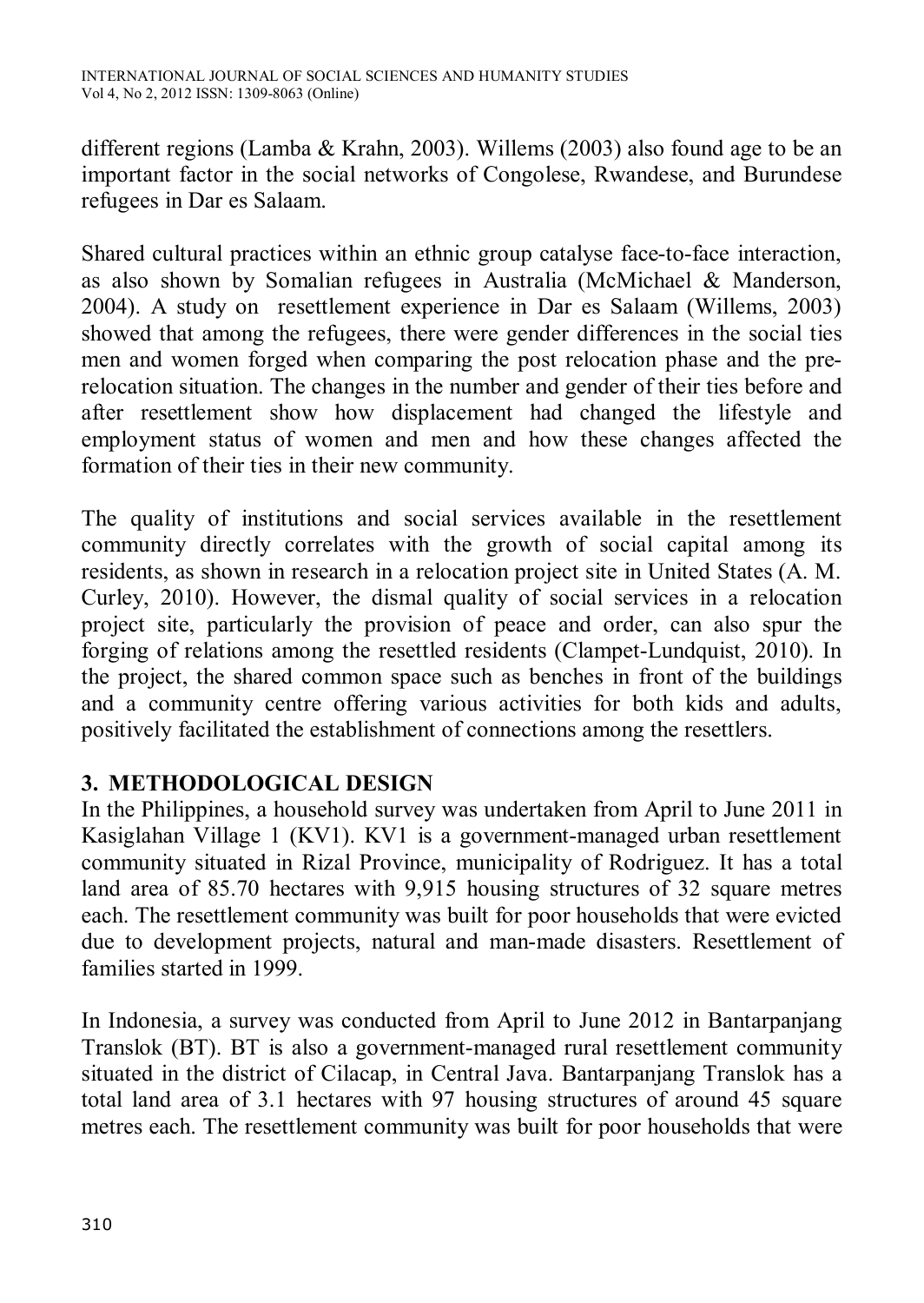displaced by landslides in nearby communities. It has been accommodating households since 2001.

#### **3.1 Sampling and Survey in the Philippines and Indonesia**

In the Philippines, the 150 household-head respondents were chosen through simple random sampling with replacement from a sampling frame of 6,144 households. The target respondents of the study were the original house-and-lot owners. The master list of the beneficiaries was not updated, so we had to use simple random sampling with replacement. Replacements were made known after a long and tedious verification process in the field.

In Indonesia, considering there were only 76 legitimate household beneficiaries in the community, it was decided to interview all of them. The households are called 'occupants' because they do not own the house they are occupying.

Similar data gathering methods (quantitative and qualitative) were applied in both study sites. A household composition sheet and a tailored-calendar tool comprised the quantitative methods, while qualitative methods included key informant interviews, group interviews, participant and non-participant observations, in-depth interviews and focus group discussions.

The questions in the instrument are modification of the social capital measurement tool developed by Krishna and Shrader (2000). The calendar collected histories (from the year before the resettlement until the time of the survey) pertaining to the following six major life domains of the respondent: 1.) respondent's profile; 2.) children's information; 3. household-related information; 4.) physical features of the community; 5.) respondent's social engagement; and 6.) respondent's perception on the community. For this study only the data on the year before and a year later are tackled.

# **3.2 Measuring Social Capital**

Social capital in this study was measured using proxies which can be divided in structural indicators and cognitive indicators. The measurement of social capital in this study recognizes the multi-dimensionality of the theory and avoids its tautological measurement that has flawed numerous social capital studies (see Stone, 2001). Structural indicators pertain to the determination of the network size at individual level for each year by counting the total number of people they reported based on the number generator, name generator, and combined name and resource generator. To examine the household's amount of social resources, the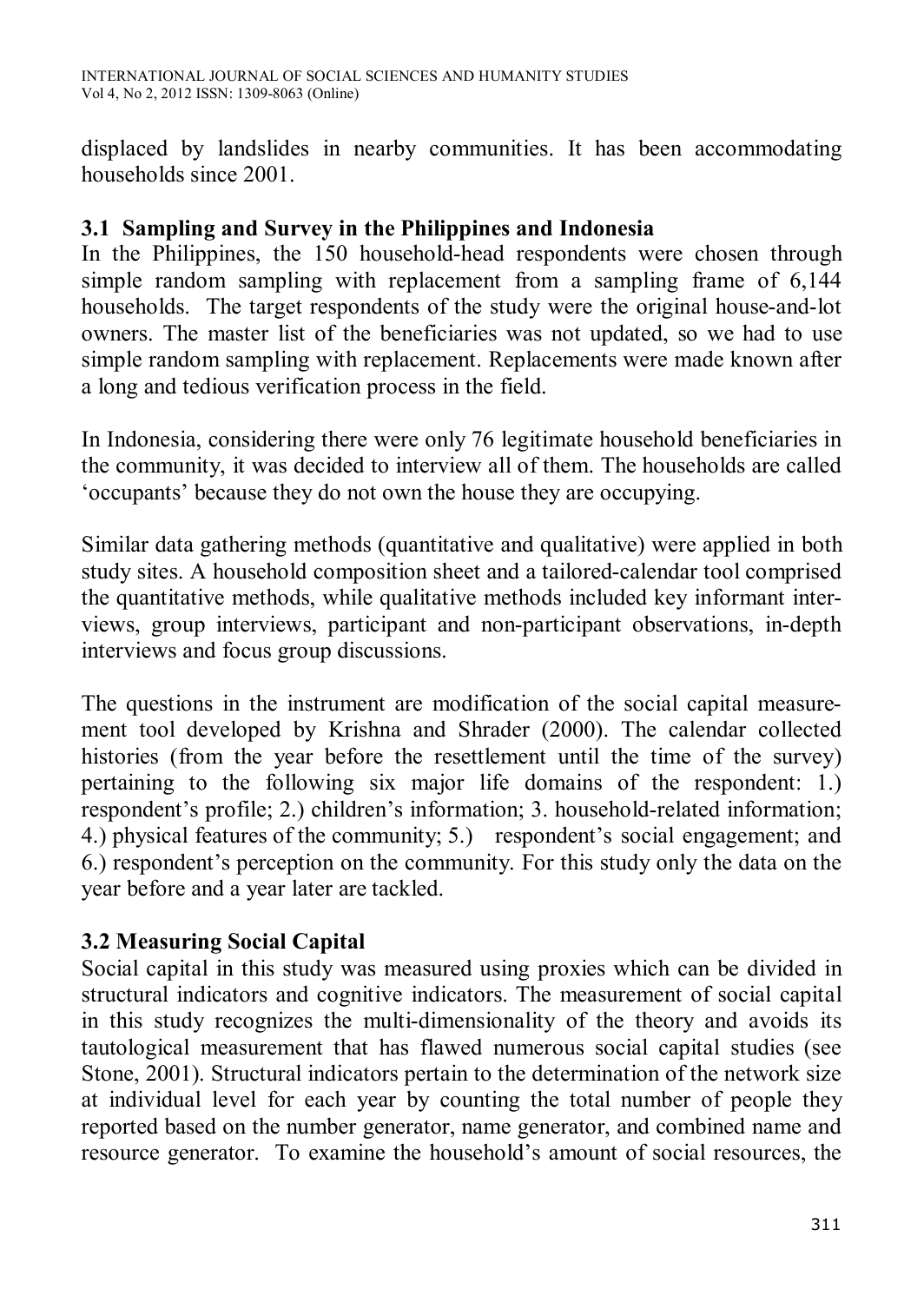ties were grouped according to the arguments of bonds, bridges, and linkages (Woolcock, 2001). Data on cognitive indicators (trust and norms of reciprocity) of the households and community before and after resettlement were elicited by asking the respondents questions relating to behaviour and attitude.

#### **3.3 Analysis of Quantitative and Qualitative Data**

The quantitative data were entered into Excel and were analysed using SPSS. Ttest was performed on "before" and "after" resettlement continuous variables and non-parametric Wilcoxon test was applied on categorical variables. Subsequently, regression analysis was conducted on identified dependent and independent variables found on Table 1. Qualitative data were recorded and transcribed. Atlas t.i. was used in data processing and analysis.

# **4. FIELD RESULTS**

Sixty-eight percent of the respondents in the Philippines were female and 32 percent male. More than half of the respondents were within the age bracket of 25-45, the ages ranging between 20 and 85. Only 27 percent of the respondents reached college or studied in technical school after high school, 47 percent finished or reached high school, and 25 percent only studied until elementary level. The average household size was 5.58 and the average yearly household income is Php 88,103.00 (2,065.72 USD). Thirty three percent were housewives or husbands staying at home, 22 percent were labourers, 16 percent had a business in the community, while another 16 percent said to be unemployed. Most are Catholics. The respondents started moving to the area from 1999 until 2009. The resettlement package includes a house and lot in a resettlement community. The house and lot is payable in 20 years at Php 250 (5.9 USD) per month .

Majority of the respondents in Indonesia were male (92.1 %) and 7.1 percent female. A big number of respondents belonged to the age bracket of 41-60 years old with combined percentage of 64.6. High school was the highest education level reported by the respondents and with 71.1 percent of the household heads reaching only until elementary level. More than half of the respondents were either doing elementary jobs (31.6 %) or were farmers (23.7 %). The average household size is 3.96 and the average household income is IDR 10,975,006.58 (1,141.45 USD). Everybody is a Muslim. The households transferred to the community from 2001 until 2011. Their occupancy in Translok (the resettlement site) is in a sort of lease agreement.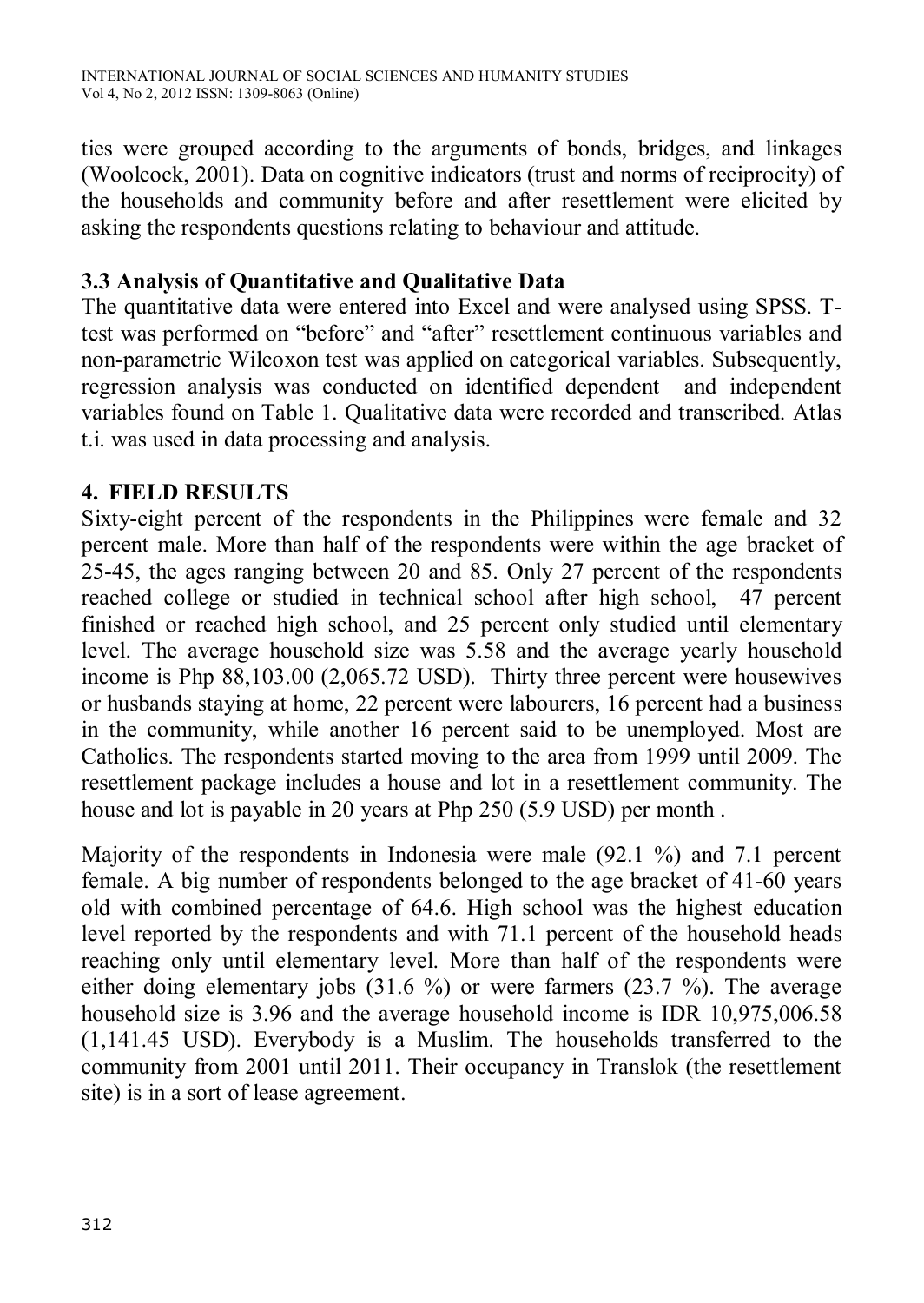# **4.1 Community Profile Before and After**

The profiles of the households' previous communities and their resettlement community at their first year were compared in terms of basic services, available public places, division and exclusion issues, and relationship with different societal entities. In the Philippine setting, the communities of origin seemed better equipped with basic services such as water and electricity connections, paved streets, (mean score 20.44) than KV1 (mean score 17.13). Similarly, there were more public places available where they came from than in the resettlement site during the first year. Respondents reported less dividing factors in the new site. The households appeared to be marginally better off in their previous communities in terms of access to social services. They participated more in community activities in KV1 (9.16 mean increase). The level of contacts of the community with different entities such as the local government, central government, church, NGOs, and international organizations also did not improve much after the resettlement.

Most of the resettlers in Indonesia came from the mountains, therefore the increase in the number of basic services and public places is very much expected to increase when they transferred to their new community which is situated on flat land. However, the increase in the number of available basic services (0.99) and public places (0.61) was not so dramatic as the basic services were provided gradually (e.g. piped water, electricity, health clinics) to the households and public places were built based on the availability of budget. They were a little more active in community activities as evidenced by 0.13 increase on the rate of participation. Nonetheless, the state of the community whether residents were harmoniously living together changed from a previous 100 percent to 94.7. Slight increases are seen on the rate of community's relationship with different entities from the government, mosque, and NGO.

#### **4.2 Household Profile Before and After**

After the transfer, there was a 0.1 drop in mean employment status of men in the Philippine setting, because some were not able to retain their jobs because they could not afford the cost of renting a room in the big city or they lost their source of livelihood like in the case of the families who resettled due to garbage slide in their previous community in Payatas. This may be a reason in the reduction of household income a year after their transfer to the community. Their average yearly household income of Php 92,139.87 (2,194 USD) in their previous residence was reduced to Php 86523.9 (2,060 USD) after their relocation. The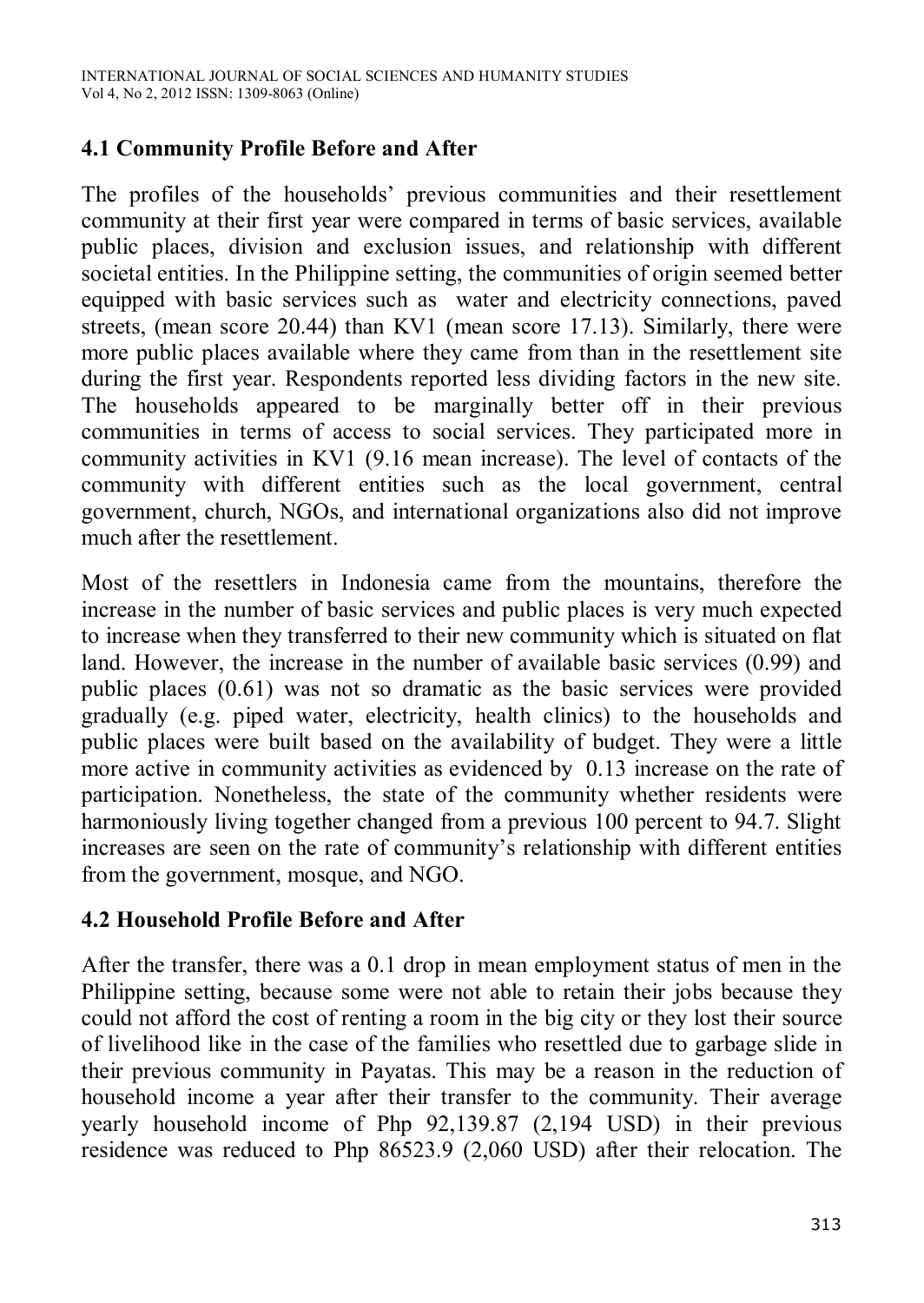percentage of household income spent on food before and after resettlement differed significantly, with an increase in the mean food expense percentage to 68.77. More significant differences are evident regarding the number of bedrooms and the kind of housing material a year before and a year later after resettlement. The average number of bedrooms is less in the new community but the house is made of better materials.

After their relocation to Translok, the number of employed wives decreased at 3.95 percent and the number of unemployed wives increased (1.74 %). Contrastingly, the number of employed husbands increased (2.63 %) and the number of unemployed ones decreased by 2.63 percent. This might explain the 27-percent increase in the household income after the relocation. Housing situation became bad in the resettlement site for most of the respondents. Housing materials changed from their previous concrete structure to wooden one and the number of bedrooms as well as house floor size decreased. Rate of civicness likewise increased by 1.17 mean score during the first year in the site.

#### **4.3 Social Capital Before and After**

Table 2 shows that there was a 23-percent reduction in the total network size of the Philippine households. This is due to the significant reduction (from the previous one) in the number of new acquaintances made in the public places in the new community and in their support ties. Nonetheless, the rest of their ties made in varying situations increased after the resettlement. They might have made new close friends and new contacts with individuals from potentially helpful entities, but this did not translate to dramatic increase in the number of individuals who they would rely on for support. Significant differences can be seen in the households number of bonds, bridges, and linkages before and after the resettlement. Their bonds almost doubled after relocating (from an average yearly rate of 43.37 to 73.85) and their bridges spiked as well from a mean of 146.45 to 205.65. The number of their linkages who in these context are individuals from the government and NGO also increased, although not much compared with the previous situation. These linkages range from government clerks and NGO staff to mayors, project managers, NGO officers. These were the entities that were tapped by the community leaders for the building of the church, public market, day care centres, school and provision of water and electricity. The level of trust, which is combined generalized trust and trust towards familiars (family members, neighbours, other people in community) increased a little after the transfer of the households in the Kasiglahan Village, from a mean of 2.71 to 2.73. Notwithstanding, generalized trust or trust towards the community in general as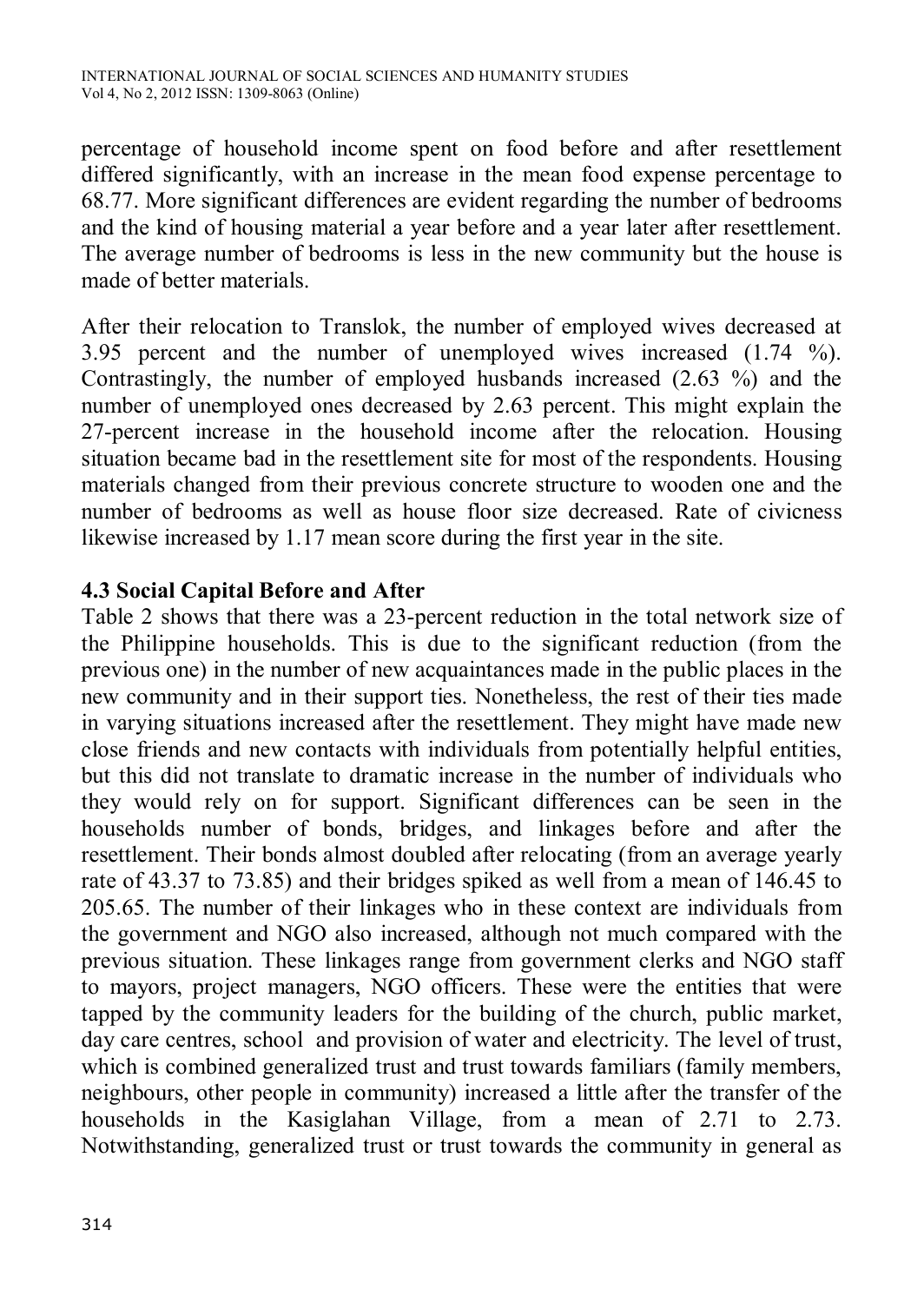regards money lending and borrowing dipped a little in the new site. When it comes to entrusting someone's house or child in the event of going away for a holiday with the family or for other reasons, they would entrust their house to their neighbour than with other family members or other persons for that purpose. However, considering that the scale for the level of trust is from one to seven, the 2.73 level of trust is still considerably low. The level of reciprocity before and after the relocation process yield a significant difference along with the features of this reciprocity like concern for others, contribute money to project of others, and contribute time and money for development projects in the community. Level of reciprocity increased in half in the new community (from an average of 1.98 to 2.86) and basing on the reciprocity rating scale of one to four, the reciprocity level in Kasiglahan can be considered good.

In Indonesia, the households' number of ties in different context increased from 50 percent to almost 100 percent. The increase in their ties after the transfer to the new community seems to be well reflected on their support ties which apparently doubled (from a mean of 7.97 to 14.49). Significant mean differences are seen in the before and after state of the households' bonds, bridges, and linkages. Together with this is the huge increase in all their bonds, bridges, and linkages after the relocation. Level of trust decreased a little in their first year in Translok (from 2.84 mean to 2.76). Notwithstanding, looking closer, the decrease of trust towards other family member or relatives for child care and house sitting in cases they need to go away, is clearly explained by the positive development of trust towards their new neighbours. Coming from a 60.5 percentage of respondents who would entrust their house to neighbours, the percentage increased to 90.8 percent after the relocation. Improvement is also seen in trust towards neighbours for childcare which rose from 34.2 percent to 59.2 percent. Level of reciprocity among the new resettlers reduced minimally (0.34 mean difference) after the relocation. Nonetheless, the reciprocity scores before and after (5.34 and 5.03 means respectively) is considered high under one to seven scale.

# **4.4 Role of Individual, Household, & Community Qualities on Social Capital After Resettlement**

The three levels of important qualities (individual, household, community) were grouped into independent variables and the different dimensions of social capital were organized as dependent variables. Multiple linear regression (pairwise deletion of missing values) was done for three groups of potential predictorsindividual qualities, household qualities, community qualities with the different dimensions of social capital. Household income variable was transformed into its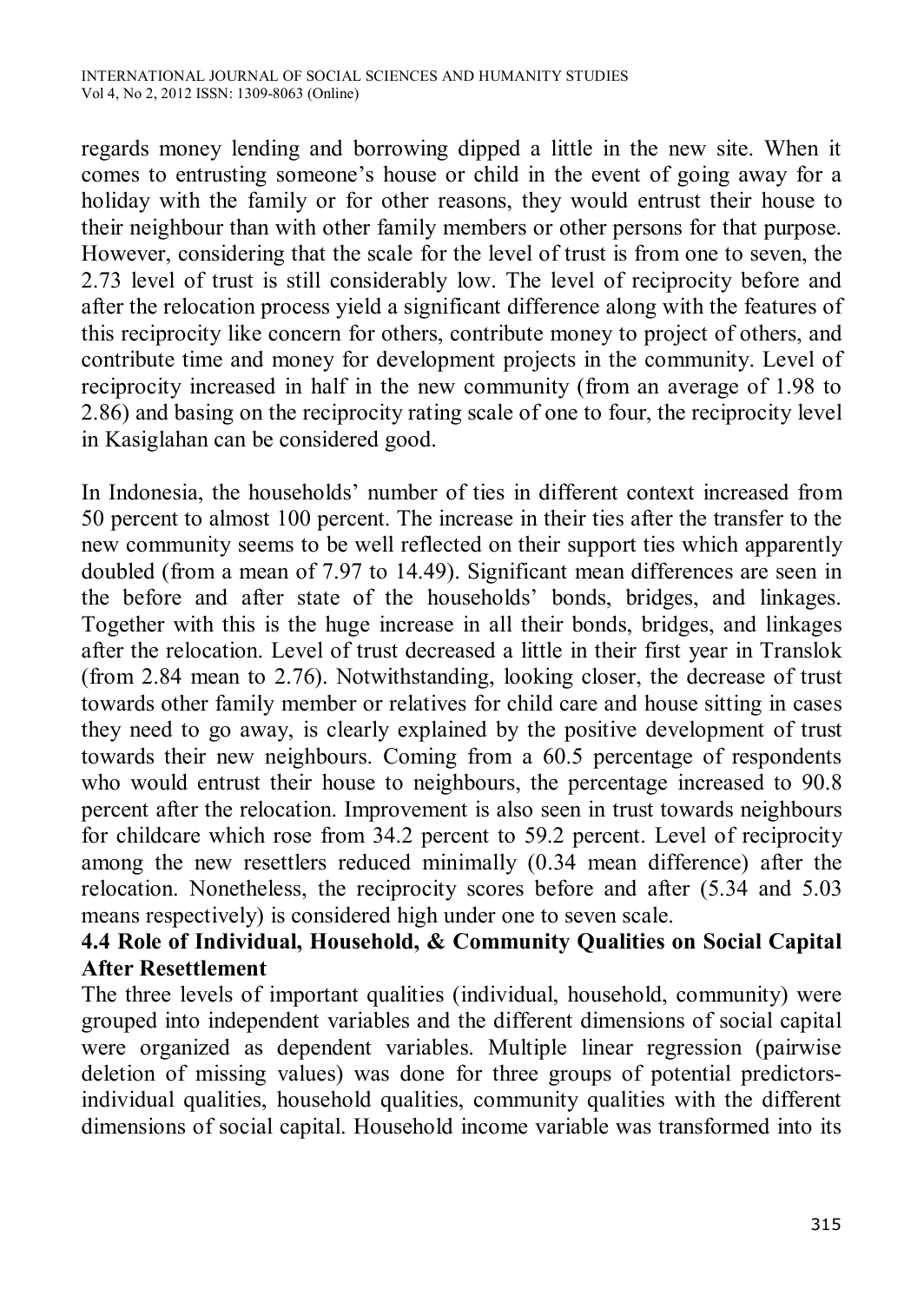log form in order to make the distribution more normal. Results for the Philippines are reflected on Table 3 and Table 4 for Indonesia.

#### **4.4.1 Ties from public places and community activities, close individuals, support ties**

As can be seen on Table 3, among the three models, it is the community qualities model  $(R^2=22\%)$  that can explain best the variation in the ties made in public places. This model three tells us that the number of public places in a community also matters in establishing ties with new people, the more public places present, the more opportunities in making friends and acquaintances during the first year of residence in a resettlement site. The same model also accounts best for the public places ties in the Indonesia case with an  $R^2=27.1\%$  and with number of dividing factors as the best predictor (Table 4). More issues for divisions, more reasons for people to gather and chat on public places. In terms of the ties made during participation in community activities such as meetings and parties in the Philippines, household qualities model, particularly the variable husband prestige, turned out as producing the strongest effect  $(R^2=30\%)$ . Compared with women in the community, men with better job which means higher prestige score would attend more meetings in the community. In contrast, Model 3  $(R^2=40.9\%)$  came out the most significant in Indonesian context with the number of public places as the best predictor. When it comes to the ties the households cultivated with individuals who they would meet almost every day and who later became their "close friends", the community qualities in the Philippines  $(R^2=14.6\%)$  and Indonesia  $(R^2=26.6\%)$  can explain it well. For ties made with people who provided them support in different needs (money, food, etc.), the number of sick child in Model 2 ( $R^2 = 23.3\%$ ) turned out as the biggest influence in the Philippine context. A sick child can put a parent or head of the household in vulnerable situation that assistance from neighbours and friends is necessary. On the other hand, it is still the number of public places (in Model 3,  $R^2 = 26.6$ ) in Translok that spelled the strongest effect on number of support ties.

#### **4.4.2 Bonds, bridges, and linkages, trust, and norms of reciprocity**

Model 1 ( $R^2 = 23.9\%$ ) provides the best explanation for the variation in bonding social capital in KV1. Specifically, the respondent's rate of civicness came out as the variable that has the strongest effect on creating ties with persons who are similar with him or her. Number of bonding ties in Translok can be attributed to community qualities  $(R^2=41\%)$ , with number of public places as the best predictor. When it comes to building bridges (acquaintances, people from church, workplace, etc.) the individual qualities model, particularly the civicness rate or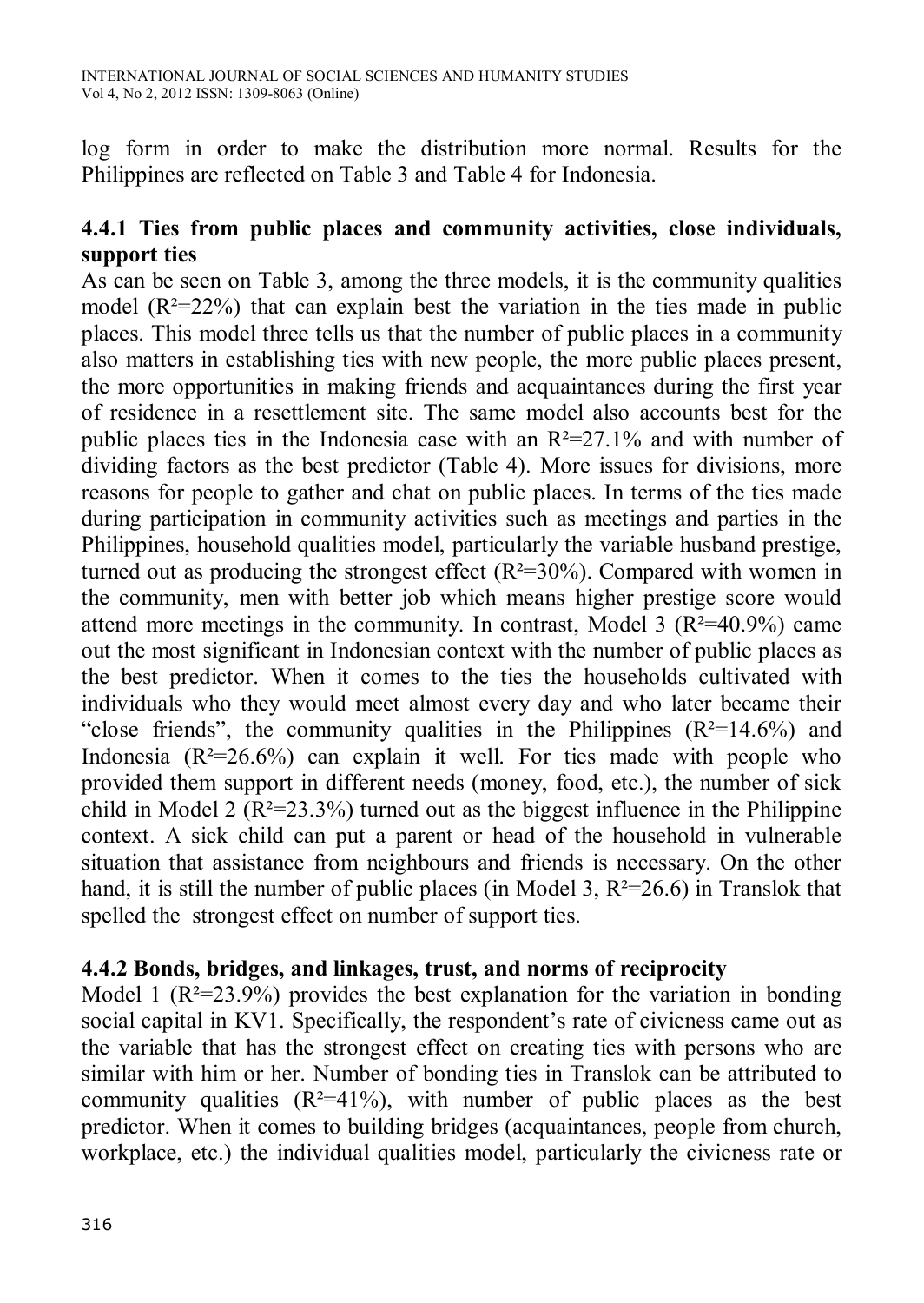level of the respondents generated the strongest significant effects  $(R^2=25.1\%)$ . In Indonesia, bridging ties were induced by a situation where the leaders would decide for projects instead of the whole community (Model 3,  $R^2=38.2\%$ ). Linkages with the government and NGO was facilitated by the rate of relationship between the KV1 community and the local government (Model 3,  $R^2 = 15.8\%$ ). On the other hand, the linkages established by the Translok residents was due to their level of civicness found in the individual qualities model  $(R^2=24.2\%)$ . Fathers in the community are generally civic-minded, they would attend meetings, wrote project proposals to the village leader for rice subsidy and for the eventual selling of the house and lot in Translok to the occupants. The level of trust towards the community or generalized trust during the first year in KV1 was stimulated by the number of dividing factors in the community as well as the number of present basic services (Model 3  $R^2=19.9\%$ ). This may be due to the fact that most of the basic services in KV1 were borne out of the initiatives of the community leaders and the organization leaders during the first. In Indonesia, it is the rate of participation in the community (Model 3,  $R^2=32.4\%$  that reinforced the level of generalized trust. In contrast, trust towards the familiars (friends, neighbours, relatives) was encouraged by a lower household income  $(R^2=18.9\%)$  in the Philippines and a smaller percentage of household income spent on food (Model 3, R²=25.4%) in Indonesia. Norms of reciprocity in Philippine case was facilitated by rate of participation in the community (Model 3,  $R^2=20\%$ ) and number of social services they were denied of or had limited access to in Indonesia case (Model 3, R<sup>2=29%)</sup>.

# **5. DISCUSSIONS AND CONCLUSIONS**

The study brings forth some evidences on how victims of involuntary resettlement in two different contexts in Southeast Asia rebuilt their social capital during the first year in their new communities amidst strangers and poverty. In both the Philippine and Indonesia cases, public places and community activities were instrumental in cultivating bonding ties with people who they just recently met. It was likewise illustrated in both sites that the resettlers were capable of expanding their bridging ties in their first year. Nonetheless, marginal increase in their linking ties is evident in both cases. Both contexts do not have high level of trust to the community in terms of lending and borrowing money but they have high level of trust to their familiars regarding house sitting and child care. Differences between the two locations are also evident. While the number of acquaintances made in public places decreased in Kasiglahan on the first year, the opposite happened in Translok. If the households in the Philippines would reciprocate resources more in the new site, households in Indonesia reciprocated a little less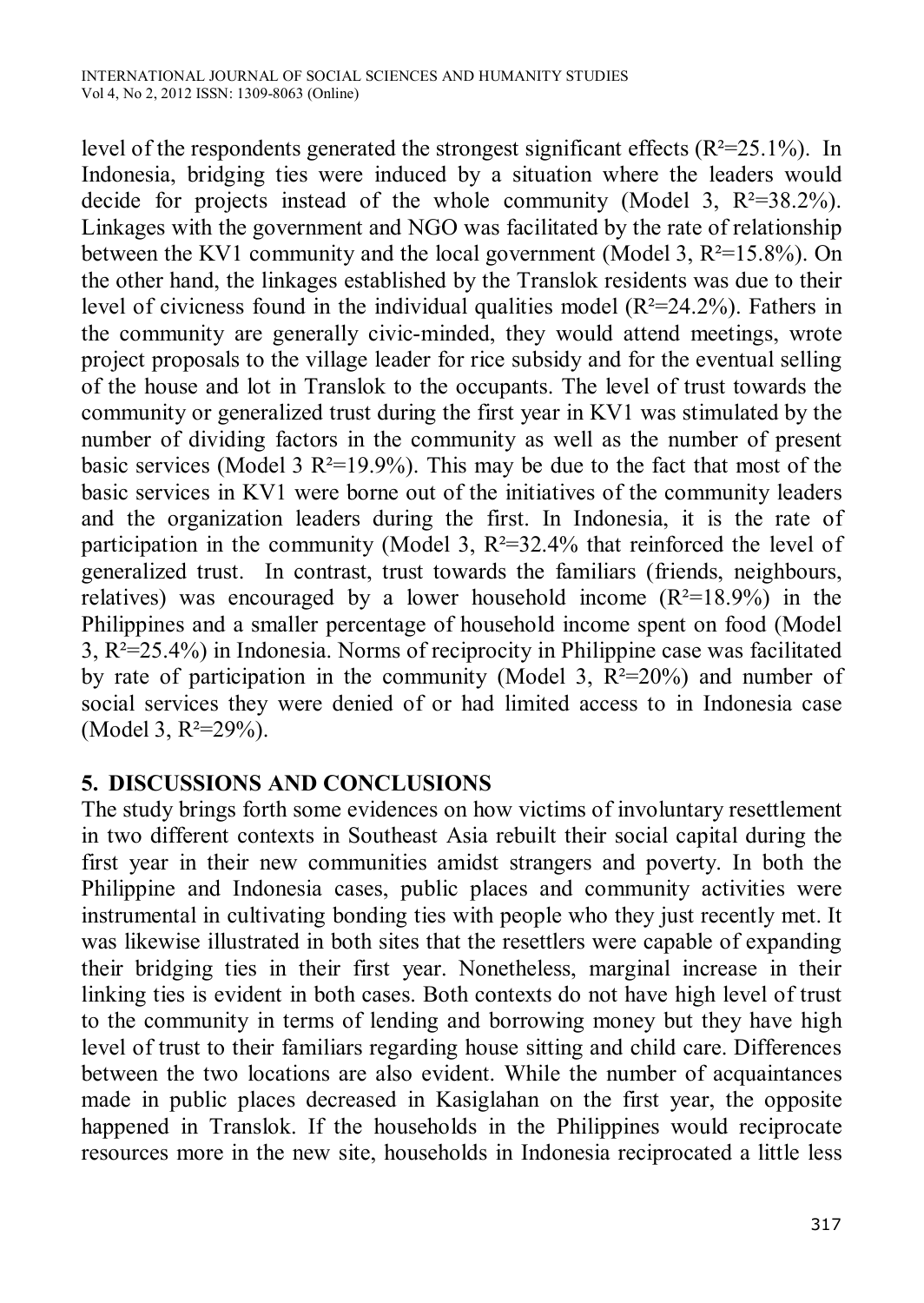after the relocation. But overall, Indonesia's level of reciprocity is much higher than the Philippines. Moreover, individual, household and community qualities generated different effects on the building of the new social capital in the resettlement sites. In the Philippine case, qualities inherent in an individual were both responsible for the generation of bonding ties and community qualities for the linkages. On the other hand, the qualities of the Translok community facilitated the establishment of the bonds and bridges and the individual qualities were responsible for the households' linkages.

These results from both countries stress how the context and built-in resilience among the households played a huge role in the rebuilding of their social capital after the involuntary displacement. The community leaders in the Philippines who came from urban centres and resettled in a new urban environment demonstrated their capacity to mobilize their bridges and linkages so the households would be provided with water, electricity, etc. On the other hand, the culture of partying and meetings in Indonesia played a big role in building reciprocity among the new neighbours. These findings somehow reject the argument that it takes time to build social capital (Putnam & Feldstein, 2003). In a matter of one year, the households were able to socially adapt in the new setting, expand their social capital, as well as replace the lost ones.

#### **References**

Barry Wellman, K. F. (2001). Network Capital in a Multi-Level World: Getting Support in Personal Communities. In K. C. Nan Lin, Ronald Burt (Ed.), *Social Capital: Theory and Research* (pp. 233-273). Chicago: Aldine DeGruyter.

Bourdieu, P., & Wacquant, L. (1992). *An Invitation to Reflexive Sociology*. Chicago: University of Chicago Press.

August 24, 2010Briggs, X. d. S. (1998). Brown kids in white suburbs: Housing mobility and the many faces of social capital. *Housing Policy Debate, 9*(1), 177 - 221.

Cernea, M. M. (2000). Risks, safeguards and reconstruction: A model for population displacement and resettlement. *Vol. 35*(No. 41), 3659-3678

Clampet-Lundquist, S. (2010). "Everyone had your back": Social ties, perceived safety, and public housing relocation. *City and Community, 9*(1), 87-108.

Coleman, J. S. (1994). *Foundations of social theory*. Cambridge [etc.]: Belknap Press.

Curley, A. M. (2009). Draining or gaining? The social networks of public housing movers in Boston. *Journal of Social and Personal Relationships, 26*(2-3), 227-247.

Curley, A. M. (2010). Relocating the poor: Social capital and neighborhood resources. *Journal of Urban Affairs, 32*(1), 79-103.

FMO (2010). What is Forced Migration? Retrieved September 10, 2010, 2010, from http://www.forcedmigration.org/whatisfm.htm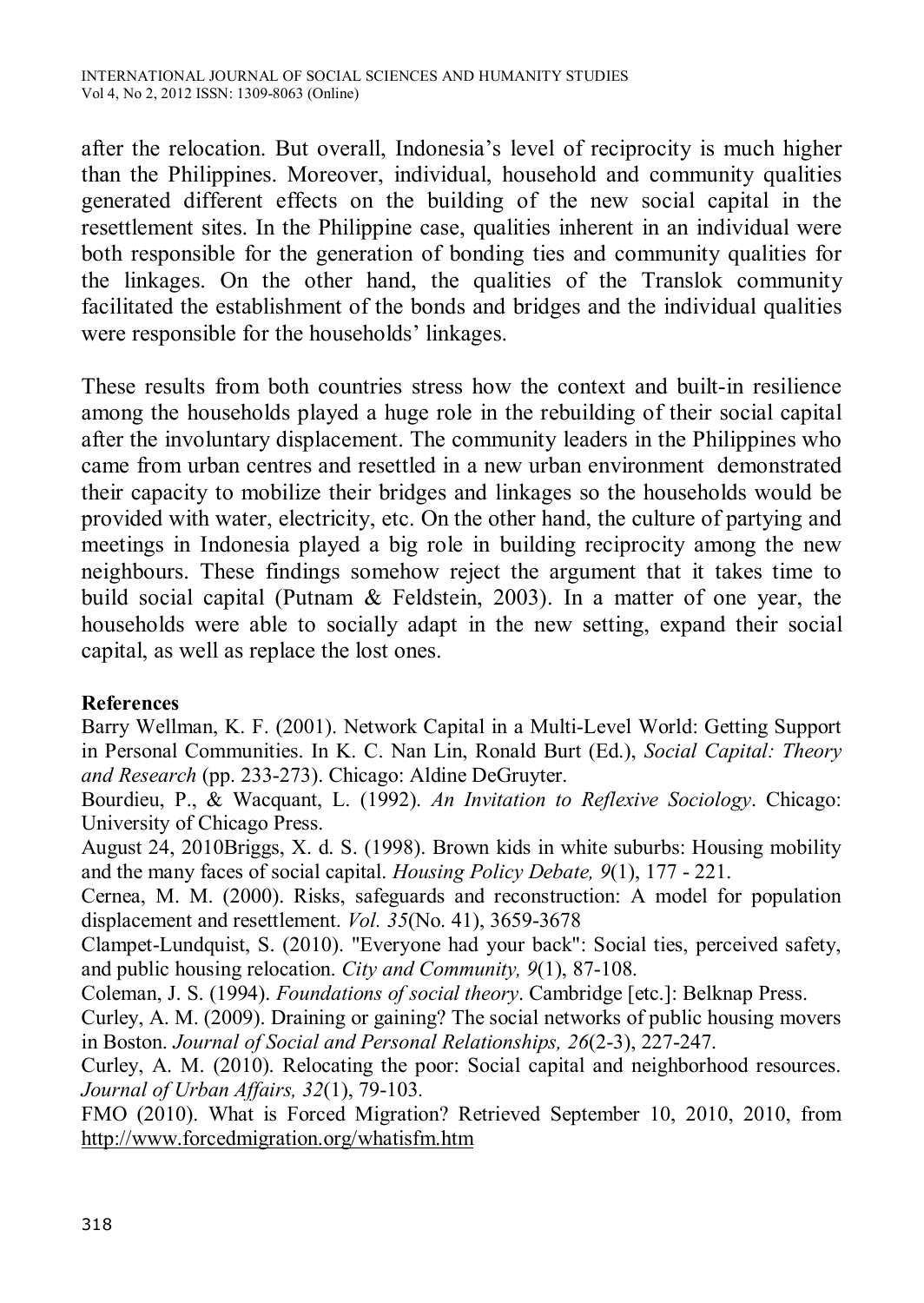Kleit, R. G. (2010). Draining ties: Tie quality versus content in low-income women's social networks when displaced by redevelopment. *Journal of Social and Personal Relationships, 27*(4), 573-588.

Krishna, A., & Shrader, E. (2000). Cross-Cultural Measures of Social Capital: A Tool and Results From India and Panama. Social Capital Initiative. *Social Capital Initiative, 21*.

Lamba, N., & Krahn, H. (2003). Social capital and refugee resettlement: The social networks of refugees in Canada. *Journal of International Migration and Integration, 4*(3), 335-360.

Lin, N. (2001). *Social capital : a theory of social structure and action*. Cambridge [etc.]: Cambridge University Press.

McMichael, C., & Manderson, L. (2004). Somali women and well-being: Social networks and social capital among immigrant women in Australia. *Human Organization, 63*(1), 88- 99.

Putnam, R. D. (1995). Bowling Alone: America's Declining Social Capital *Journal of Democracy, Volume 6*(Number 1).

Putnam, R. D., & Feldstein, L. (2003). *Better Together: Restoring the American Community*. New York: Simon & Schuster.

Stone, W. (2001). *Measuring social capital: Towards a theoretically informed measurement framework for researching social capital in family and community life* (Research Paper). Melbourne: Australian Institute of Family Studies.

Valenta, M. (2008). *Finding Friends after Resettlement: A study of the social integration of immigrants and refugees, their personal networks and self-work in everyday life.* PhD thesis, Norwegian University of Science and Technology, Trondheim.

WB (2010). Involuntary Resettlement Retrieved September 2, 2010, 2010, from http://web.worldbank.org/WBSITE/EXTERNAL/TOPICS/EXTSOCIALDEVELOPMEN T/EXTINVRES/0,,menuPK:410241~pagePK:149018~piPK:149093~theSitePK:410235,0 0.html

Westoby, P. (2008). Developing a community-development approach through engaging resettling Southern Sudanese refugees within Australia. *Community Development Journal, 43*(4), 483-495.

Willems, R. (2003). *Embedding the Refugee Experience: Forced Migration and Social Networks in Dar Es Salaam, Tanzania.* PhD thesis, University of Florida, Florida.

Woolcock, M. (2001). The place of social capital in understanding social and economic outcomes. *ISUMA: Canadian Journal of Public Policy Research 2*(1), 11-17.

Woolcock, M., & Narayan, D. (2000). Social Capital: Implications for Development Theory, Research, and Policy. *World Bank Res Obs, 15*(2), 225-249.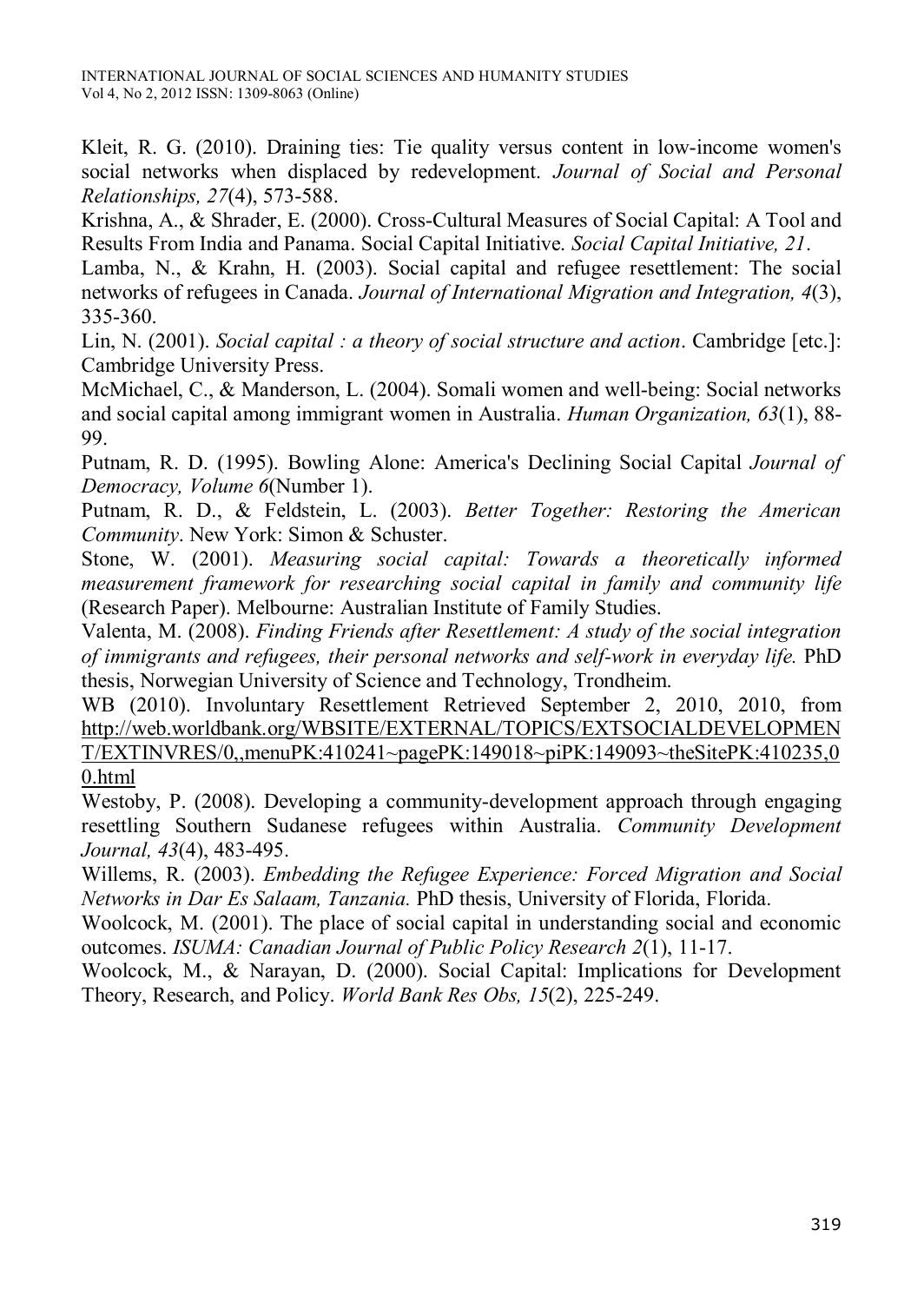#### INTERNATIONAL JOURNAL OF SOCIAL SCIENCES AND HUMANITY STUDIES Vol 4, No 2, 2012 ISSN: 1309-8063 (Online)

# Appendix

**Grouping Variables Explanation Sum of acquaintances and friends made in public places** Total Ties Made in Community Activities Sum of acquaintances and friends made in community activities Number of Simple Individuals Frequently met Number of Support ties **Individuals** who helped them in different needs (emotional support, money, child care, food security, etc.) Bonds Combined number of friends made in public places & community activities; simple individuals frequently met; friends, neighbours & family members who would help them<br>Combined number of acquaintances made in public places & community activities; ties from church; other individuals (not friends, neighbours & family members) who would help them Linkages **Number of ties with government (community, local**, central, national levels) & ties with individuals working for NGOs **Trust** Generalized trust Generalized trust Sum of all 1= yes answers for the following Dummy variable, where 1= trust the community in general in terms of lending and borrowing money Dummy variable, where 1= trust other people for neighbour when leaving the house Dummy variable, where 1= trust other people for neighbour when leaving the child Trust towards familiars Sum of all 1= yes answers for the following Dummy variable, where 1= trust other family members when leaving the house Dummy variable, where 1= trust neighbour when leaving the house Dummy variable, where 1= trust other family members when leaving the child Dummy variable, where 1= trust neighbour when leaving the child **Reciprocity** Total level of reciprocity Sum of all 1= yes answers for the following Dummy variable, where 1= give time to other projects not benefitting their own phase (block) Dummy variable, where 1= give money to other projects not benefitting their own phase (block) Dummy variable, where 1= give time and money to development projects in their community Assigned scores to answer - Don't agree= 1 and Strongly diasgree= 2 for the question: "People here in the community only look after their family's welfare?" **Grouping Variables Explanation Individual Attributes Place of original Attributes**<br>Place of origin<br>Came from Bantarmanqu (Indonesia) Dummy wariable, where Bantarmanqu = 1 Came from Bantarmangu (Indonesia) Dummy variable, where Bantarmangu = 1<br>
Year resettled Chambridge Chambridge Entry vear in the community Entry year in the community Gender **General Community** variable, where Male=1 Age<br>Level of civicness Level of civicness<br>
Level of civicness<br>
Religion (for Philippines)<br>
Rummy variable where Catholics 1: Dummy variable where Catholics 1: Dummy variable Religion (for Philippines) Dummy variable, where Catholic= 1; Dummy variable, where Iglesia ni Cristo= 1<br>
Dummy variable, where Sub-urban Dummy variable, where Sub-urban = 1 Living in Plains or Sub-urban **Dummy variable, where Sub-urban = 1**<br>
Living in RT1/RT2 **Dummy variable, where RT1=1**; Dumm Living in RT1/RT2 Dummy variable, where RT1= 1; Dummy variable, where RT2= 1<br>
Educational level Contract Unit Unit alementary until college level Unfinished elementary until college level **Household Attributes** Household income<br> **Household Attributes** Household size<br> **Alternative income household** Household income Household Number of family members in the household Total No. of kids in school Wife Employment status **Dummy variable, where Employed=1**<br>Hushand employment status **Dummy variable, where Employed=1** Husband employment status Dummy variable, where Employed=1 Wife Occupation<br>Husband Occupation **Assigned a score based on Occupation level 0= unemployed; 1=elementary occupations;**<br>2= plant & machine operators & assemblers;3= rafis and trades workers;4= skilled anni 2= plant & machine operators & assemblers;3= crafts and trades workers; 4= skilled agricultural & fishery workers; 9= Local Officials, government managers, shop owners, businessman, trader wife prestige values were given based on SIOPS (Treiman's Standard Int'l. Occupational Prestige Scales)<br>Hushand prestige Scales) Values were given based on SIOPS (Treiman's Standard Int'l. Occupational Prestige Scales) Values were given based on SIOPS House floor size in square metres Number of bedrooms Percentage of household income spent on food Number of sick child in the household **Community Attributes**<br>(after resettlement) Number of basic services available in the community Number of public places available in the community Number of factors that divided community Number of denied social services Number of reasons for denied services Peaceful or conflictive <br>
Peaceful or conflictive Dummy variable, where Harmonius:<br>
Dummy variable, where Harmonius: **Dependent Variables Table 1 Independent Variables**

Harmonious or in disagreement<br>
Whole community decides on projects<br>
Dummy variable, where whole commu Whole community decides on projects Dummy variable, where whole community decides=1<br>Rate of participation in the community Dummy variable, where Very low=1; Low=2; Moderal Rate of participation in the community Dummy variable, where Very low=1; Low=2; Moderate=3; High=4; Very high=5<br>Rate of relationship between community & local gov't. Dummy variable, where Very low=1: Low=2: Moderate=3: Hig Dummy variable, where Very low=1; Low=2; Moderate=3; High=4; Very high=5 Rate of relationship between community & central gov't. Dummy variable, where Very low=1; Low=2; Moderate=3; High=4; Very high=5 Rate of relationship between community & church/mosque Dummy variable, where Very low=1; Low=2; Moderate=3; High=4; Very high=5 Rate of relationship between community & NGO (Phil) Dummy variable, where Very low=1; Low=2; Moderate=3; High=4; Very high=5<br>Rate of relationship between community & int'l org. (Phil) Dummy variable, where Very low=1; Low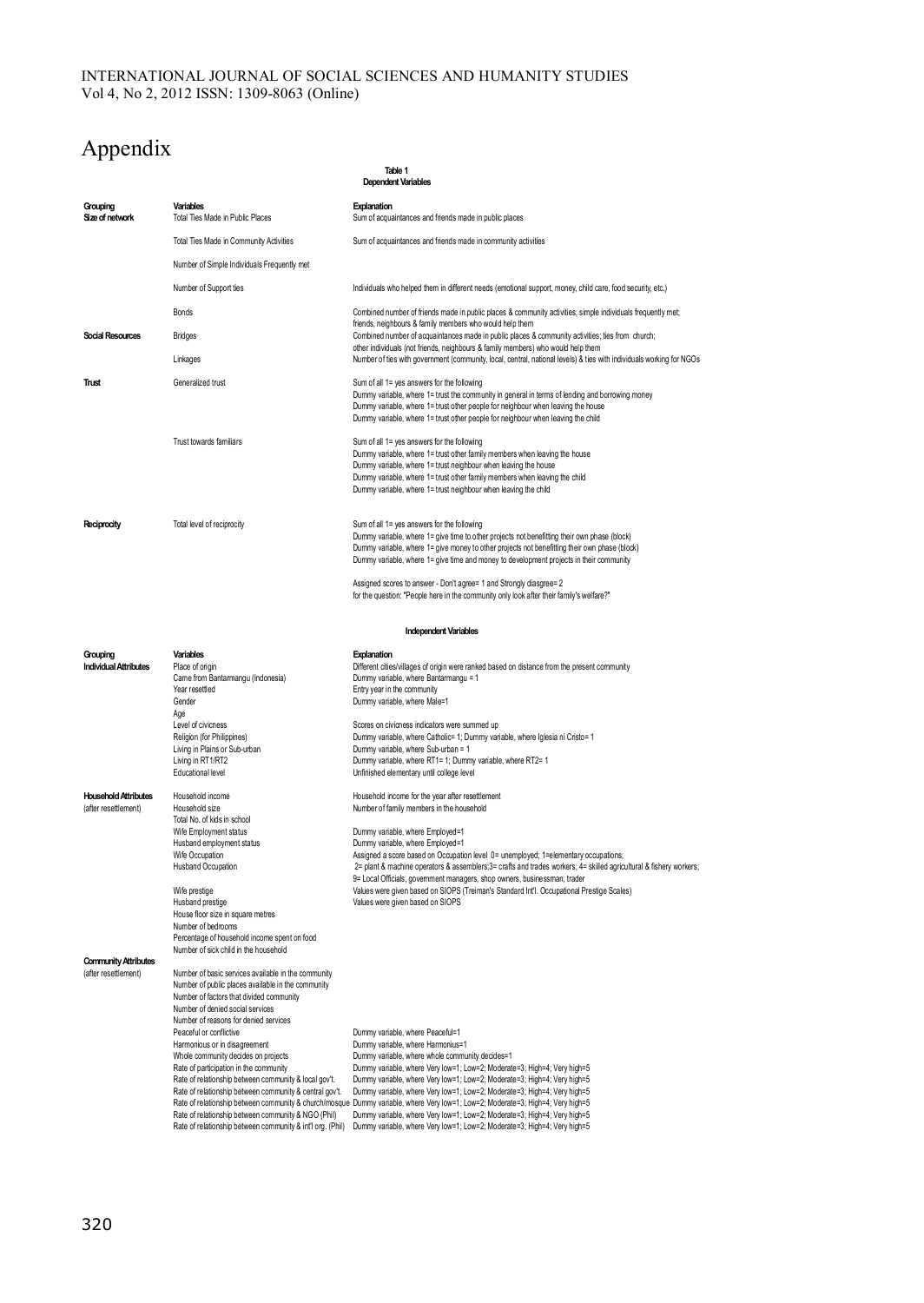|                                                   |               |         |                    | iault 4   |         |         |         |                   |           |         |
|---------------------------------------------------|---------------|---------|--------------------|-----------|---------|---------|---------|-------------------|-----------|---------|
|                                                   | N=150         |         | <b>Philippines</b> |           |         | N=76    |         | <b>Indonesia</b>  |           |         |
| <b>Variables</b>                                  | <b>Before</b> | After   | <b>Difference</b>  | т         | P-Value | Before  | After   | <b>Difference</b> | т         | P-Value |
| Acquaintances Made in Public Places               |               |         |                    | .624      | .533    |         |         |                   | $-1.876$  | .065    |
| Mean                                              | 365.24        | 198.48  | 166.76             |           |         | 29.64   | 51.18   | $-21.54$          |           |         |
| <b>Std Deviation</b>                              | 3587.314      | 707.241 |                    |           |         | 62.843  | 83.886  |                   |           |         |
| <b>Friends Made in Public Places</b>              |               |         |                    | $-1.947$  | .053    |         |         |                   | $-2.975$  | .004    |
| Mean                                              | 23.48         | 59.28   | $-35.81$           |           |         | 10.91   | 19.66   | $-8.75$           |           |         |
| <b>Std Deviation</b>                              | 71.739        | 248.472 |                    |           |         | 16.540  | 22.235  |                   |           |         |
| <b>Acquaintances Made in Community Activities</b> |               |         |                    | $-1.796$  | .074    |         |         |                   | $-3.921$  | .000    |
| Mean                                              | 45.30         | 59.26   | $-13.96$           |           |         | 41.83   | 65.46   | $-23.63$          |           |         |
| <b>Std Deviation</b>                              | 200.40        | 185.30  |                    |           |         | 46.004  | 58.780  |                   |           |         |
| <b>Friends Made in Community Activities</b>       |               |         |                    | $-2.545$  | .012    |         |         |                   | $-2.609$  | .011    |
| Mean                                              | 8.94          | 18.17   | $-9.23$            |           |         | 18.93   | 31.63   | $-12.70$          |           |         |
| Std Deviation                                     | 26.46         | 46.70   |                    |           |         | 29.025  | 42.650  |                   |           |         |
| Individuals Frequently Met                        |               |         |                    | $-3.044$  | .003    |         |         |                   | $-6.295$  | .000    |
| Mean                                              | 5.11          | 5.65    | $-.54$             |           |         | 3.25    | 4.82    | $-1.57$           |           |         |
| <b>Std Deviation</b>                              | 3.341         | 3.175   |                    |           |         | 1.729   | 2.393   |                   |           |         |
| <b>Support Ties</b>                               |               |         |                    | .631      | .529    |         |         |                   | $-11.167$ | .000    |
| Mean                                              | 11.37         | 10.91   | .45                |           |         | 7.97    | 14.49   | $-6.51$           |           |         |
| <b>Std Deviation</b>                              | 10.384        | 7.501   |                    |           |         | 5.448   | 5.992   |                   |           |         |
| <b>Total Network Size</b>                         |               |         |                    | .391      | .696    |         |         |                   | $-3.866$  | .000    |
| Mean                                              | 457.63        | 351.28  | 106.35             |           |         | 113.88  | 189.78  | $-75.89$          |           |         |
| <b>Std Deviation</b>                              | 3640.789      | 998.303 |                    |           |         | 116.408 | 170.498 |                   |           |         |
| <b>Bonds</b>                                      |               |         |                    | $-2.390$  | .018    |         |         |                   | $-4.090$  | .000    |
| Mean                                              | 43.37         | 73.85   | $-30.48$           |           |         | 39.01   | 68.11   | $-29.09$          |           |         |
| <b>Std Deviation</b>                              | 80.224        | 180.975 |                    |           |         | 43.848  | 61.848  |                   |           |         |
| <b>Bridges</b>                                    |               |         |                    | $-2.050$  | .042    |         |         |                   | $-3.215$  | .002    |
| Mean                                              | 146.45        | 205.65  | $-59.20$           |           |         | 74.28   | 120.67  | $-46.39$          |           |         |
| <b>Std Deviation</b>                              | 469.317       | 557.016 |                    |           |         | 86.653  | 123.245 |                   |           |         |
| Linkages                                          |               |         |                    | $-1.520$  | .131    |         |         |                   | $-4.429$  | .000    |
| Mean                                              | .79           | .96     | $-17$              |           |         | .59     | 1.00    | $-41$             |           |         |
| <b>Std Deviation</b>                              | 1.434         | 1.446   |                    |           |         | .912    | 1.033   |                   |           |         |
| <b>Total Level of Trust</b>                       |               |         |                    | $-521$    | .603    |         |         |                   | 1.931     | .057    |
| Mean                                              | 2.71          | 2.73    | $-0.02$            |           |         | 2.84    | 2.76    | 0.08              |           |         |
| <b>Std Deviation</b>                              | 0.83          | 0.77    |                    |           |         | .367    | .486    |                   |           |         |
| <b>Total Level of Reciprocity</b>                 |               |         |                    | $-15.666$ | .000    |         |         |                   | 2.904     | .005    |
| Mean                                              | 1.93          | 2.86    | $-0.93$            |           |         | 5.37    | 5.03    | 0.34              |           |         |
| <b>Std Deviation</b>                              | .906          | .769    |                    |           |         | .964    | 1.243   |                   |           |         |

#### **Social Capital Profile Before and After Table 2**

significant at *p*<0.05 & *p*<0.01.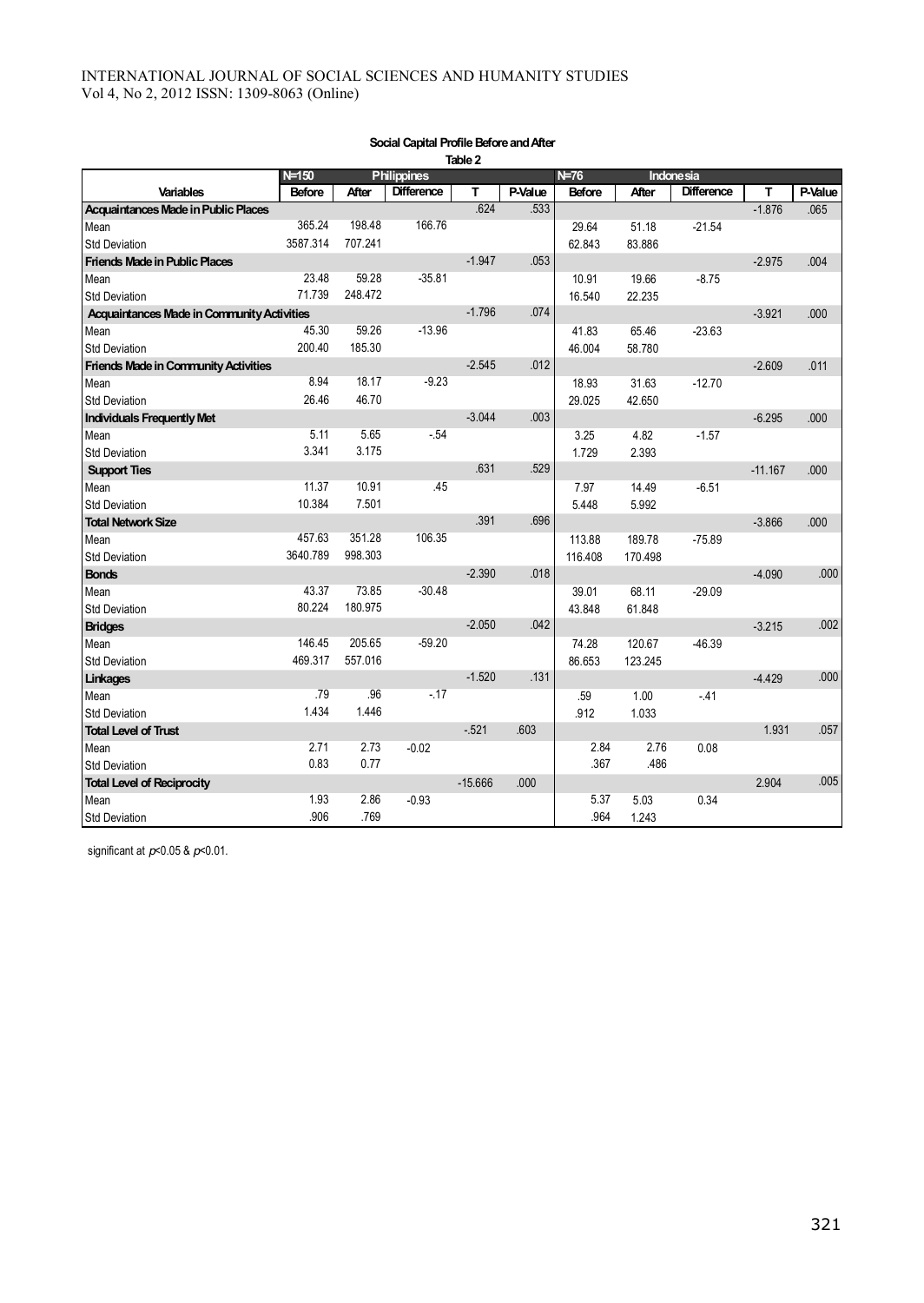#### Husband Prestige<br>Household Income Whole Community Decides<br>Community is Peaceful No. of reasons for denied services No. of denied social services No. of dividing factors No. of public places No. of basic services RelationshipCommunity&Intl Org RelationshipCommunity&Central<br>RelationshipCommunity&Church Wife Occupation % of income spent on food House floor size Wife Prestige Kids in school Iglesia ni Cristo Catholic Living in Sub Urban Female EducationalLevel Total Civioness rate \**p*<0.05. \*\*Community is Peaceful Whole Community Decides RelationshipCommunity&NGO RelationshipCommunity&Lo*c*al<br>RelationshipCommunity&Lo*c*al Rate of participation in community Model 3 (Community Qualities) Husband occupation Wife Occupation Number of sick child % of income spent on food Number of bedrooms Wife Prestige Household Size Husband Employment Status Wife Employment Status Wife Employment Status Model 2 (Household Qualities) Place of Origin Total Civicness rate No. of reasons for denied services No. of denied social services No. of dividing factors No. of public places No. of basic services RelationshipCommunity&Intl Org RelationshipCommunity&NGO RelationshipCommunity&Church RelationshipCommunity&Central RelationshipCommunity&Local Rate of participation in community **Model 3 (Community Qualities)** Husband occupation Number of sick child Number of bedrooms House floor size Household Income Husband Prestige Household Size Husband Employment Status Kids in school **Model 2 (Household Qualities)** Iglesia ni Cristo Place of Origin Living in Sub Urban EducationalLevel *p*<0.01. -17.974 -10.862 -26.006 -10.256 -68.378 -62.278 26.620 48.045 47.960 53.371 52.822 30.290 -2.937 ا<br>2017 13.357 -1.130 15.526 18.913 18.544 -2.941 13.654 -2.997 ረት<br>አይ 5.440 9.209 9.872 2.840 -.096 .<br>201 1.321 1.344 1.952 观 观 观 22.0% \*\* 16.0% 20.0% \*\* 24.850 23.147 13.644 13.005 10.147 15.015 15.214 13.323 15.431 22.441 28.892 46.785 63.923 46.418 41.038 23.892 22.163 11.468 11.844 4.441 4.140 د.<br>335 4.469 3.479 9.205 2.385 2.720 7.478 4.405 6.381 1.751 .<br>ვვ -10.085 -18.843 -19.725 26.883 37.694 -8.595 -1.788 -1.810 -3.402 10.716 13.311 10.308 -4.433 -9.126 -1.986 -7.531 12.592 -2.590 11.746  $\frac{1}{5}$ 2.988 ي<br>916 3.498 5.231 2.667 232<br>م -.407 -.697  $\frac{1}{6}$ -.989 .929 .020 ᇙ ᆽ ᇙ 16.0% 30.0% \*\* \*\* \*\* \* 26.0% 13.835 12.887 14.185 22.970 31.384 23.815 21.055 12.258 11.018 11.370 2.473 2.305 1.867 2.488 1.937 7.596 7.240 5.649 8.360 8.470 7.418 4.520 ن<br>30 7.576 1.171 1.336 3.671 5.<br>5.81 2.260 3.274  $\frac{263}{263}$ .<br>80 -1.507 -.205 .<br>ვ -.073 -.054 -<br>277 -.039 -<br>226 ن<br>926 -.026 -.181 -.784 1.314 1.355 -.934 .<br>كذلا .<br>ማ .<br>ვე .<br>৪ .<br>88 .676 .020 .274 .<br>080 .003 .<br>ვ .<br>م .020 .<br>ლ .249 .124 .803 观 观 观 14.6% \* \* \* 14.2% \* 8.4% 1.152 1.574 1.208 1.068 .634 .<br>291  $\frac{1}{90}$ .086 .<br>680 .348 ين<br>23 .<br>59 ين<br>383 ين<br>88 .<br>240 .227 .<br>282 ين<br>80  $\frac{1}{\Omega}$ .<br>553<br>653 .043 .<br>59 .<br>90 .184 .292 .622 .<br>727  $\frac{1}{66}$  $\vec{a}$ .114 <u>.</u><br>א  $\frac{1}{5}$ -2.676 -1.537 -1.171 1.150 1.725 1.008 2.765  $\frac{2}{10}$ 1.346 2.305 1.252 1.423 .<br>80 .<br>39  $\frac{5}{81}$ .<br>ين -<br>ጀ -.071 .<br>80 -<br>516 -.473 -.128 .005 .023 .491 .<br>52 .041 .246 ິ<br>ລິ .<br>227 .262 .623 观 观 观  $\blacksquare$  $\blacksquare$  $\blacksquare$ 13.4% \* 23.3% \*\* 10.4% 2.574 3.517 2.821 2.494 1.509 1.405 1.235 1.590 1.452 1.347 .270 .251 .204 27 .<br>211 .828 .790 .<br>م .<br>ما .924 .809 .<br>307 .<br>م .<br>649 .030 .096 .<br>این  $\frac{1}{2}$ .411 .<br>م .<br>88 ين<br>88 23.938 -20.111 -8.452 -8.530  $-1.059$ -1.608  $-1.610$  $-1.525$ -5.329 -6.964 14.696 -7.064 14.061 18.431 -1.249 -1.120 -8.450 10.694 16.224 16.769 -2.086 2.775 5.911 8.360 6.822 5.731 6.047 1.191 .<br>832 .<br>የ .<br>22 .784 ᇙ ᆽ ᇙ \*\* \* \* \*

| $5.440$<br>R <sup>2</sup> =  |                  |                                                                                                                                                                                                                                                                                                                              |                                          |      |                   |                      |                |                                                         |         | 18.913 |       |                               |                                |                                                                                                                                              |                                                                                                                                                                                                                                                                                                                  |        |                                                                           |         |         |                            |                  |       | $R^2 =$         |        | -62,278<br>11.952<br>1952<br>52.822                                                                                                                                                                                                                                                                                             |  | $-1.356$                |                    | 2.835    | <b>Coeff</b>   | Public Places Ties |
|------------------------------|------------------|------------------------------------------------------------------------------------------------------------------------------------------------------------------------------------------------------------------------------------------------------------------------------------------------------------------------------|------------------------------------------|------|-------------------|----------------------|----------------|---------------------------------------------------------|---------|--------|-------|-------------------------------|--------------------------------|----------------------------------------------------------------------------------------------------------------------------------------------|------------------------------------------------------------------------------------------------------------------------------------------------------------------------------------------------------------------------------------------------------------------------------------------------------------------|--------|---------------------------------------------------------------------------|---------|---------|----------------------------|------------------|-------|-----------------|--------|---------------------------------------------------------------------------------------------------------------------------------------------------------------------------------------------------------------------------------------------------------------------------------------------------------------------------------|--|-------------------------|--------------------|----------|----------------|--------------------|
|                              |                  |                                                                                                                                                                                                                                                                                                                              |                                          |      |                   |                      |                |                                                         |         |        |       |                               | 11.468                         |                                                                                                                                              | $\begin{array}{cccc} 11.844 \\ 63.92 \\ 82.9 \\ 15.9 \\ 16.9 \\ 17.1 \\ 18.9 \\ 19.9 \\ 10.4 \\ 10.4 \\ 17.4 \\ 18.4 \\ 19.4 \\ 19.4 \\ 10.4 \\ 10.4 \\ 10.4 \\ 10.4 \\ 10.4 \\ 10.4 \\ 10.4 \\ 10.4 \\ 10.4 \\ 10.4 \\ 10.4 \\ 10.4 \\ 10.4 \\ 10.4 \\ 10.4 \\ 10.4 \\ 10.4 \\ 10.4 \\ 10.4 \\ 10.4 \\ 10.4 \\$ |        |                                                                           |         |         |                            |                  |       | 20.0%           |        | $\begin{array}{r} 0.073 \\ 0.073 \\ 0.074 \\ -4.098 \\ -4.099 \\ -4.099 \\ -4.099 \\ -4.099 \\ -4.099 \\ -4.099 \\ -4.099 \\ -4.099 \\ -4.099 \\ -4.099 \\ -4.099 \\ -4.099 \\ -4.099 \\ -4.099 \\ -4.099 \\ -4.099 \\ -4.099 \\ -4.099 \\ -4.099 \\ -4.099 \\ -4.099 \\ -4.099 \\ -4.099 \\ -4.099 \\ -4.099 \\ -4.099 \\ -4.$ |  |                         |                    | 5.360    | <b>StEmor</b>  |                    |
|                              |                  | $-3402$<br>$-4008$<br>$-4008$<br>$-4008$<br>$-4008$<br>$-4008$<br>$-4008$<br>$-4008$<br>$-4008$                                                                                                                                                                                                                              |                                          |      |                   |                      | 91210          | $.69 -$                                                 | 5.23    | 13.31  |       | $18.843$<br>R <sup>2</sup> =  | 10.308                         | $-4.433$                                                                                                                                     | $\frac{1}{46}$                                                                                                                                                                                                                                                                                                   | 26.883 | $-1.3995$<br>$-3.397$<br>$2.867$                                          |         | -7.531  |                            | 37.694           |       | $R^2 =$         | $-980$ |                                                                                                                                                                                                                                                                                                                                 |  | <b>SZO</b> <sup>1</sup> | $-1.119$           | $-3.79$  | Coeff          | Comm Activity Ties |
|                              |                  | $\begin{array}{cccc} 7.8 & 8.6 & 6.7 & 7.4 & 7.4 & 8.7 & 8.6 \\ 4.7 & 8.6 & 4.8 & 4.8 & 4.8 & 5.8 & 4.8 \\ 7.7 & 4.7 & 4.8 & 4.8 & 5.8 & 7.8 \\ 8.7 & 4.8 & 4.8 & 5.8 & 7.8 & 7.8 \\ 9.7 & 4.8 & 4.8 & 5.8 & 7.8 & 7.8 \\ 12.7 & 4.8 & 4.8 & 5.8 & 7.8 & 7.8 \\ 13.8 & 4.8 & 4.8 & 5.8 & $                                   |                                          |      |                   |                      |                |                                                         |         |        |       |                               | 5.630                          |                                                                                                                                              | $\begin{array}{cccc} 5.8133\\ 2.31394\\ 2.31397\\ 2.361\\ 2.61396\\ 2.576\\ 2.61396\\ 2.576\\ 2.576\\ 2.576\\ 2.576\\ 2.576\\ 2.576\\ 2.576\\ 2.576\\ 2.576\\ 2.576\\ 2.576\\ 2.576\\ 2.576\\ 2.576\\ 2.576\\ 2.576\\ 2.576\\ 2.576\\ 2.576\\ 2.576\\ 2.576\\ 2.576\\ $                                          |        |                                                                           |         |         |                            |                  |       | 26.0%           |        | $\begin{array}{r} .5000 \\ 0.5000 \\ 0.5000 \\ 0.5000 \\ 0.5000 \\ 0.5381 \\ 0.5381 \\ 0.5381 \\ 0.5381 \\ 0.5381 \\ 0.5381 \\ 0.5381 \\ 0.5381 \\ 0.5381 \\ 0.5381 \\ 0.5381 \\ 0.5381 \\ 0.5381 \\ 0.5381 \\ 0.5381 \\ 0.5381 \\ 0.5381 \\ 0.5381 \\ 0.5381 \\ 0.5381 \\ 0.5381 \\ 0.5381$                                    |  |                         |                    | 2.750    | <b>StEindr</b> |                    |
| $1.507$<br>R <sup>2</sup> =  |                  | $\frac{27}{20}$<br>$\frac{27}{20}$<br>$\frac{27}{20}$<br>$\frac{27}{20}$<br>$\frac{27}{20}$<br>$\frac{27}{20}$                                                                                                                                                                                                               |                                          |      |                   |                      | -039           | $768^\circ$                                             |         |        |       |                               |                                | $\begin{array}{c} 89.74 \\ 89.74 \\ - 18.74 \\ \hline \end{array}$                                                                           | ន្លែ ខ្លួ                                                                                                                                                                                                                                                                                                        |        | ន្ត<br>ខេត្ត ឆ្នាំ                                                        |         | $181 -$ | gg                         | -784             | 24.   | $R^2 =$         | 1.355  | $\frac{1}{3}$ $\frac{1}{6}$ $\frac{1}{6}$ $\frac{1}{2}$ $\frac{1}{3}$ $\frac{1}{6}$ $\frac{1}{2}$ $\frac{1}{4}$                                                                                                                                                                                                                 |  |                         |                    | $-08$    | Coeff          |                    |
|                              |                  | $\begin{array}{cccc} 3 & 3 & 3 & 3 & 3 & 3 \\ 4 & 8 & 8 & 3 & 3 & 3 \\ 3 & 8 & 3 & 3 & 3 & 3 \\ 4 & 8 & 8 & 2 & 4 & 8 \\ 5 & 4 & 8 & 8 & 5 & 5 \\ 6 & 6 & 6 & 6 & 5 & 5 \\ 7 & 8 & 3 & 3 & 4 & 5 \\ 8 & 9 & 1 & 3 & 3 & 5 \\ 9 & 1 & 1 & 1 & 1 & 1 \\ 1 & 1 & 1 & 1 & 1 & 1 \\ 1 & 1 & 1 & 1 & 1 & 1 \\ 1 & 1 & 1 & 1 & 1 &$ |                                          |      |                   |                      |                |                                                         |         |        |       |                               |                                | 380.75                                                                                                                                       |                                                                                                                                                                                                                                                                                                                  |        |                                                                           |         |         |                            |                  |       |                 |        |                                                                                                                                                                                                                                                                                                                                 |  |                         |                    | ్లే      | <b>StError</b> | Close Individuals  |
|                              |                  | $\begin{array}{r} -36.85 \\ -3.65 \\ -2.65 \\ -2.67 \\ \hline \end{array}$                                                                                                                                                                                                                                                   |                                          |      |                   |                      |                | $182.8$<br>$182.8$<br>$182.8$<br>$181.8$                |         | 221    |       |                               | $-346$<br>$-246$               |                                                                                                                                              |                                                                                                                                                                                                                                                                                                                  |        |                                                                           |         |         |                            | $-916$           |       | $R^2 =$         |        | $13888811143528$<br>$3888114352$                                                                                                                                                                                                                                                                                                |  |                         |                    | .<br>323 | l<br>Seff      | Support Ties       |
|                              | $rac{1}{300}$    | 8352222                                                                                                                                                                                                                                                                                                                      |                                          |      |                   | 062                  |                | 809<br>924<br>912<br>912                                |         |        |       |                               |                                |                                                                                                                                              |                                                                                                                                                                                                                                                                                                                  |        |                                                                           |         |         |                            |                  |       | 10.4%           |        |                                                                                                                                                                                                                                                                                                                                 |  |                         |                    |          | SEEmar         |                    |
| $-8.452$                     | -8.530           | 2.775<br>-1.059                                                                                                                                                                                                                                                                                                              | $-1.89$<br>$-1.60$<br>$-1.60$<br>$-1.60$ |      |                   | -5329                | 5.911          | 8.360                                                   | $-6.96$ | 14.696 |       | $R^{2}$ =<br>R <sup>2</sup> = | 28.82                          |                                                                                                                                              | $-1120$<br>$-1249$<br>$-1249$<br>$-1843$<br>$-14.061$<br>$-14.061$                                                                                                                                                                                                                                               |        |                                                                           |         |         | 0978-                      | 23.938           | 76901 | $R^2 =$         |        | $-2086$<br>$-808$<br>$-808$<br>$+6024$<br>$+6224$                                                                                                                                                                                                                                                                               |  | 799<br>906-             |                    | 3298     | Seff           | Bonas              |
|                              |                  | 5.528<br>21.438<br>2375<br>2375<br>2375<br>2375                                                                                                                                                                                                                                                                              |                                          |      |                   | 5.268                | 4.110          | $6.162$<br>6.082                                        |         | 5.396  |       |                               | 4.305<br>3.456                 | 5.793                                                                                                                                        |                                                                                                                                                                                                                                                                                                                  |        |                                                                           |         |         |                            |                  |       | 23.9%           |        | $2.032$<br>$3.432$<br>$3.4402$<br>$1.650$<br>$1.597$<br>$1.597$                                                                                                                                                                                                                                                                 |  |                         |                    |          | <b>StEror</b>  |                    |
| $12.553$<br>R <sup>2</sup> = |                  | $-24.697$ $-29.697$ $-29.697$ $-2.045$ $-2.045$ $-2.05697$                                                                                                                                                                                                                                                                   |                                          |      |                   |                      | 21.126         | 18.584                                                  | 13.10   | 20.00  |       |                               | $14.211$<br>$19.767$<br>$R2 =$ | 4.329                                                                                                                                        | 39 <sub>b</sub>                                                                                                                                                                                                                                                                                                  |        | $\begin{array}{r} 4.704 \\ 3.109 \\ 3.157 \\ 3.327 \\ 58.917 \end{array}$ |         |         | 16.181<br>62.120<br>64.497 |                  |       | $R^2 =$         |        | $\begin{array}{r} -54.174 \\ -54.17402 \\ -2.58162 \\ -2.16102 \\ -3.8162 \end{array}$                                                                                                                                                                                                                                          |  | 1.902                   | $\frac{1.771}{20}$ |          | Coeff          | Bridges            |
|                              | 24.537<br>26.343 | $\begin{array}{r} 13.786 \\ 4.463 \\ 3.688 \\ 4.755 \\ 4.389 \\ 4.708 \\ \end{array}$                                                                                                                                                                                                                                        |                                          |      |                   |                      | 10.757         | $44.122$<br>16.127                                      |         |        |       | 9.85                          | 12.283                         |                                                                                                                                              | $\begin{array}{cccc} 12.685 \\ 12.684 \\ 68.495 \\ 74.03 \\ 85.03 \\ 16.527 \\ 16.527 \\ 16.527 \\ 16.527 \\ 16.527 \\ 16.527 \\ 16.527 \\ 16.527 \\ 16.527 \\ 16.527 \\ 16.527 \\ 16.527 \\ 16.527 \\ 16.527 \\ 16.527 \\ 16.527 \\ 16.527 \\ 16.527 \\ 16.527 \\ 16.527 \\ 16.527 \\ 16.527$                   |        |                                                                           |         |         |                            |                  |       | 25.<br>361      |        | 5.566<br>2010 10:56 11:56<br>2010 11:57<br>40:57<br>40:57                                                                                                                                                                                                                                                                       |  |                         |                    |          | <b>SEFTO</b>   |                    |
|                              |                  |                                                                                                                                                                                                                                                                                                                              |                                          |      |                   |                      |                | $-386$                                                  | 464     |        |       |                               |                                | $\frac{43}{82} \div \frac{1}{8} \div \frac{1}{8} \div \frac{1}{8} \div \frac{1}{8} \times \frac{1}{8} \times \frac{1}{8} \times \frac{1}{8}$ |                                                                                                                                                                                                                                                                                                                  |        |                                                                           |         |         |                            | <b>BS</b><br>24  |       | $R^2 =$         |        | $\frac{1}{2}$ $\frac{1}{2}$ $\frac{1}{2}$ $\frac{1}{2}$ $\frac{1}{4}$ $\frac{1}{6}$ $\frac{1}{6}$ $\frac{1}{6}$ $\frac{1}{6}$ $\frac{1}{6}$ $\frac{1}{6}$ $\frac{1}{6}$ $\frac{1}{6}$ $\frac{1}{6}$                                                                                                                             |  |                         |                    |          | ©e∉            | Linkages           |
|                              |                  | 58888288                                                                                                                                                                                                                                                                                                                     |                                          |      |                   | $\overrightarrow{g}$ |                | E S S S                                                 |         |        |       |                               |                                |                                                                                                                                              |                                                                                                                                                                                                                                                                                                                  |        |                                                                           |         |         |                            |                  |       |                 |        | ន្ទ្រី ខ្ទី ខ្ទី ខ្ទី ខ្លី                                                                                                                                                                                                                                                                                                      |  |                         |                    |          | StError        |                    |
|                              |                  | 888888888885                                                                                                                                                                                                                                                                                                                 |                                          |      |                   |                      |                | $\frac{1}{6}$ $\frac{1}{3}$ $\frac{1}{6}$ $\frac{1}{6}$ |         |        |       |                               |                                | $-32.5$<br>$-32.5$<br>$-32.5$<br>$-32.5$<br>$-32.5$<br>$-32.5$<br>$-32.5$<br>$-32.5$                                                         |                                                                                                                                                                                                                                                                                                                  |        |                                                                           |         |         |                            |                  |       | 징               |        | 8.899222887288448                                                                                                                                                                                                                                                                                                               |  |                         |                    |          | Coeff          |                    |
|                              |                  |                                                                                                                                                                                                                                                                                                                              |                                          |      |                   |                      | 0 <sup>3</sup> | $2500$<br>$-0.73$                                       |         |        |       |                               |                                | ā                                                                                                                                            | 3.333223433533                                                                                                                                                                                                                                                                                                   |        |                                                                           |         |         |                            |                  |       | 9.8%            |        | 2888355722                                                                                                                                                                                                                                                                                                                      |  |                         |                    |          | <b>StError</b> | Generalized Trust  |
|                              |                  | $\begin{array}{c}\n 0.033 \\  0.033 \\  0.043 \\  0.053\n \end{array}$                                                                                                                                                                                                                                                       |                                          |      |                   |                      |                | $-0.8371$                                               |         |        | 18.9% |                               |                                |                                                                                                                                              |                                                                                                                                                                                                                                                                                                                  |        |                                                                           |         |         |                            |                  |       | ᅑ<br>7.9%       |        | $\frac{88}{360}$ $\frac{8}{36}$ $\frac{8}{36}$ $\frac{8}{36}$ $\frac{8}{36}$ $\frac{8}{36}$ $\frac{8}{36}$                                                                                                                                                                                                                      |  |                         |                    |          | Coeff          | Trust to Familiars |
|                              | 5 13<br>8 13     |                                                                                                                                                                                                                                                                                                                              |                                          |      |                   | D44                  | ន្ថ            | 요.<br>영 원                                               |         |        |       |                               |                                |                                                                                                                                              |                                                                                                                                                                                                                                                                                                                  |        |                                                                           |         |         |                            |                  |       |                 |        | ឌូ ខ្លី ខី ខ្លី ខ្លី ខ្លី ឆ្ល                                                                                                                                                                                                                                                                                                   |  |                         |                    |          | <b>StEror</b>  |                    |
|                              |                  | $23.38$<br>$-3.38$<br>$-3.5$<br>$\sqrt{5}$                                                                                                                                                                                                                                                                                   |                                          | -023 | $\frac{146}{903}$ | 99                   | 990-           | $-147$                                                  |         | 264    |       |                               |                                | $\frac{1}{8}$ $\frac{1}{8}$ $\frac{1}{8}$ $\frac{1}{8}$ $\frac{1}{8}$ $\frac{1}{8}$ $\frac{1}{8}$                                            |                                                                                                                                                                                                                                                                                                                  |        |                                                                           | $-0.65$ |         | $560-$                     | $\frac{50}{285}$ |       | $R^2 =$<br>4.9% |        |                                                                                                                                                                                                                                                                                                                                 |  |                         |                    |          | Coeff          | <b>Reciprocity</b> |
|                              |                  | 8<br>8 8 8 8 8 8 9 9 9 8 9 8 9 8 9 8 9                                                                                                                                                                                                                                                                                       |                                          |      |                   |                      |                |                                                         |         |        |       |                               |                                |                                                                                                                                              |                                                                                                                                                                                                                                                                                                                  |        |                                                                           |         |         |                            |                  |       |                 |        | 38082748888                                                                                                                                                                                                                                                                                                                     |  |                         |                    |          | SiError        |                    |

#### INTERNATIONAL JOURNAL OF SOCIAL SCIENCES AND HUMANITY STUDIES Vol 4, No 2, 2012 ISSN: 1309-8063 (Online)

**N=150**

**Table 3**

**Individual, Household, and Community Qualities Effects on Philippine Households' Social Capital**

Individual, Household, and Community Qualities Effects on Philippine Households' Social Capital

**Model 1 (Individual Qualities)** Yearresettled

Age

Yearresettled Model 1 (Individual Qualities)